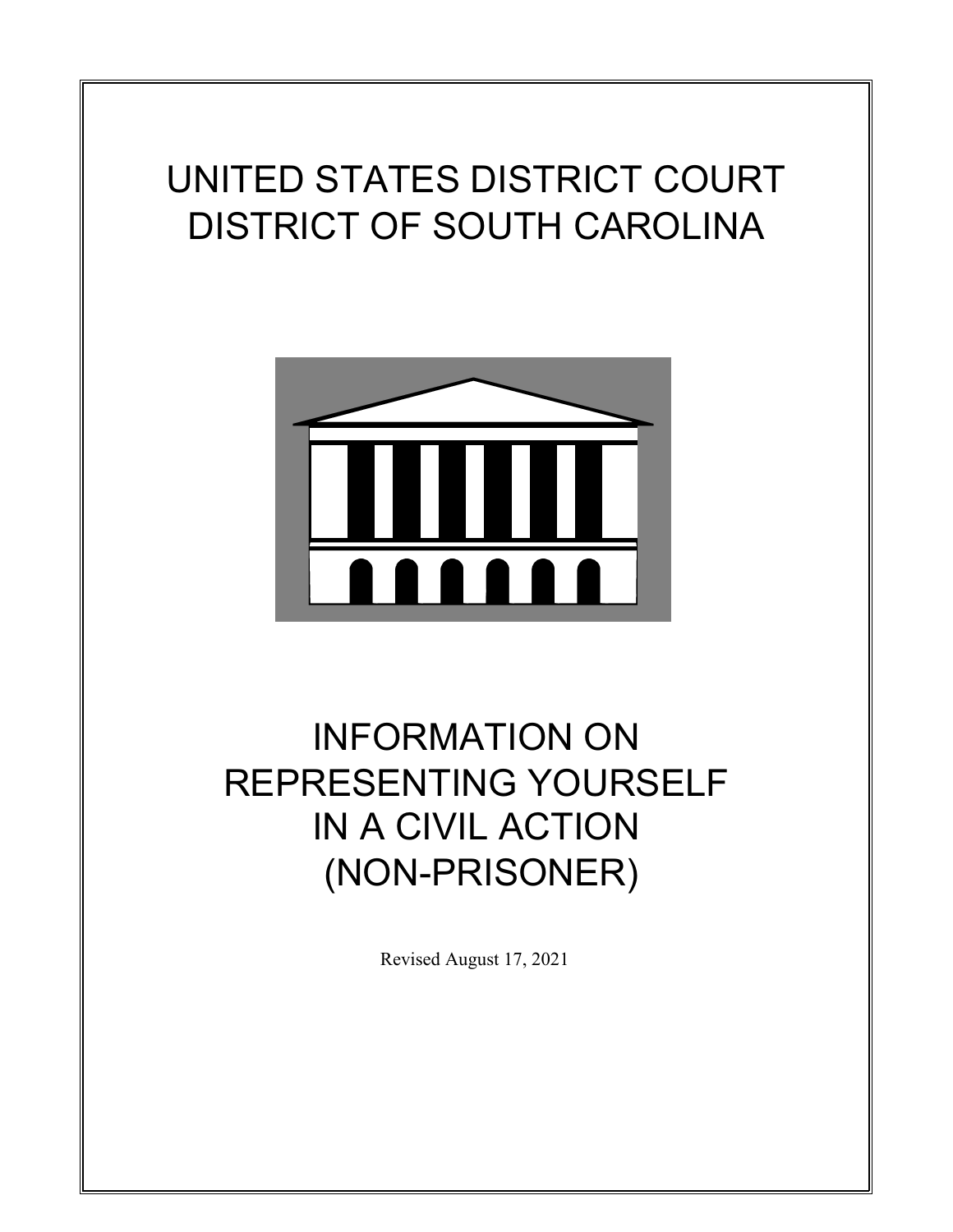# **TABLE OF CONTENTS**

| NOTICE OF RIGHT TO CONSENT TO THE<br><b>EXERCISE OF CIVIL JURISDICTION BY A</b> |
|---------------------------------------------------------------------------------|
| <b>INFORMATION ON FILING</b>                                                    |
|                                                                                 |
|                                                                                 |
|                                                                                 |
|                                                                                 |
|                                                                                 |
|                                                                                 |
|                                                                                 |
|                                                                                 |
|                                                                                 |
|                                                                                 |
|                                                                                 |
|                                                                                 |
|                                                                                 |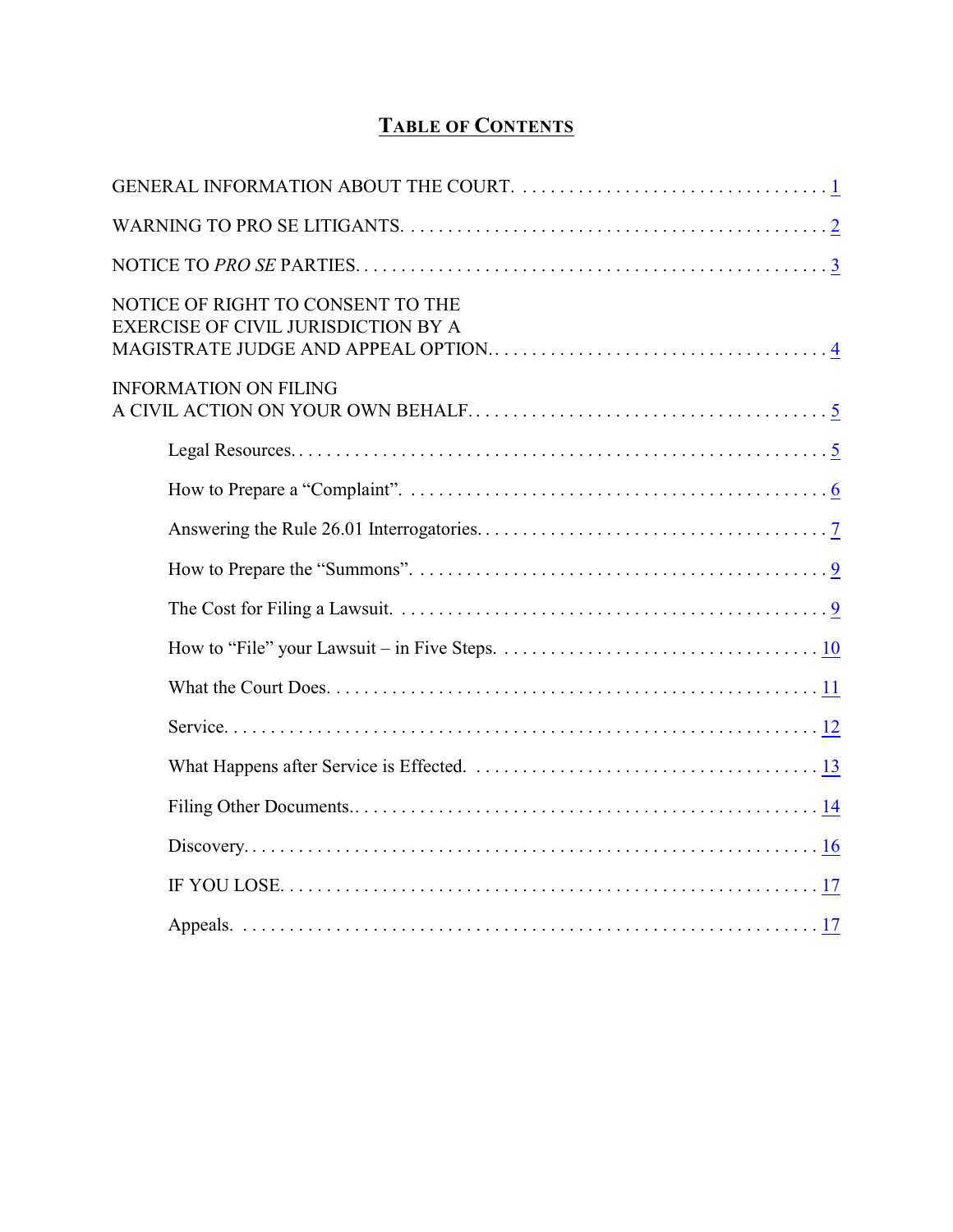#### <span id="page-2-0"></span>**GENERAL INFORMATION ABOUT THE COURT**

#### **Business Hours**

The clerk's office is open to the public from 8:30 a.m. until 4:30 p.m., Monday through Friday, except for federal holidays.

#### **Divisions**

Court is scheduled and filings are accepted at the following locations:

*Columbia* Matthew J. Perry, Jr. U.S. Courthouse 901 Richland Street Columbia, SC 29201

#### *Charleston*

U.S. District Court Annex 85 Broad Street Charleston, SC 29401 Post Office Box 835 Charleston, SC 29402

*Florence* McMillan Federal Building 401 West Evans Street Florence, SC 29501 Post Office Box 2317 Florence, SC 29503

*Greenville* Carroll A. Campbell, Jr. U.S. Courthouse 250 East North Street Greenville, SC 29601

Court is scheduled at the following locations, but filings are *not* accepted in these locations as they are not staffed: **AIKEN, ANDERSON, SPARTANBURG.**

Court is *not* held in the following locations and filings are *not* accepted there: **BEAUFORT, GREENWOOD, ORANGEBURG, ROCK HILL.**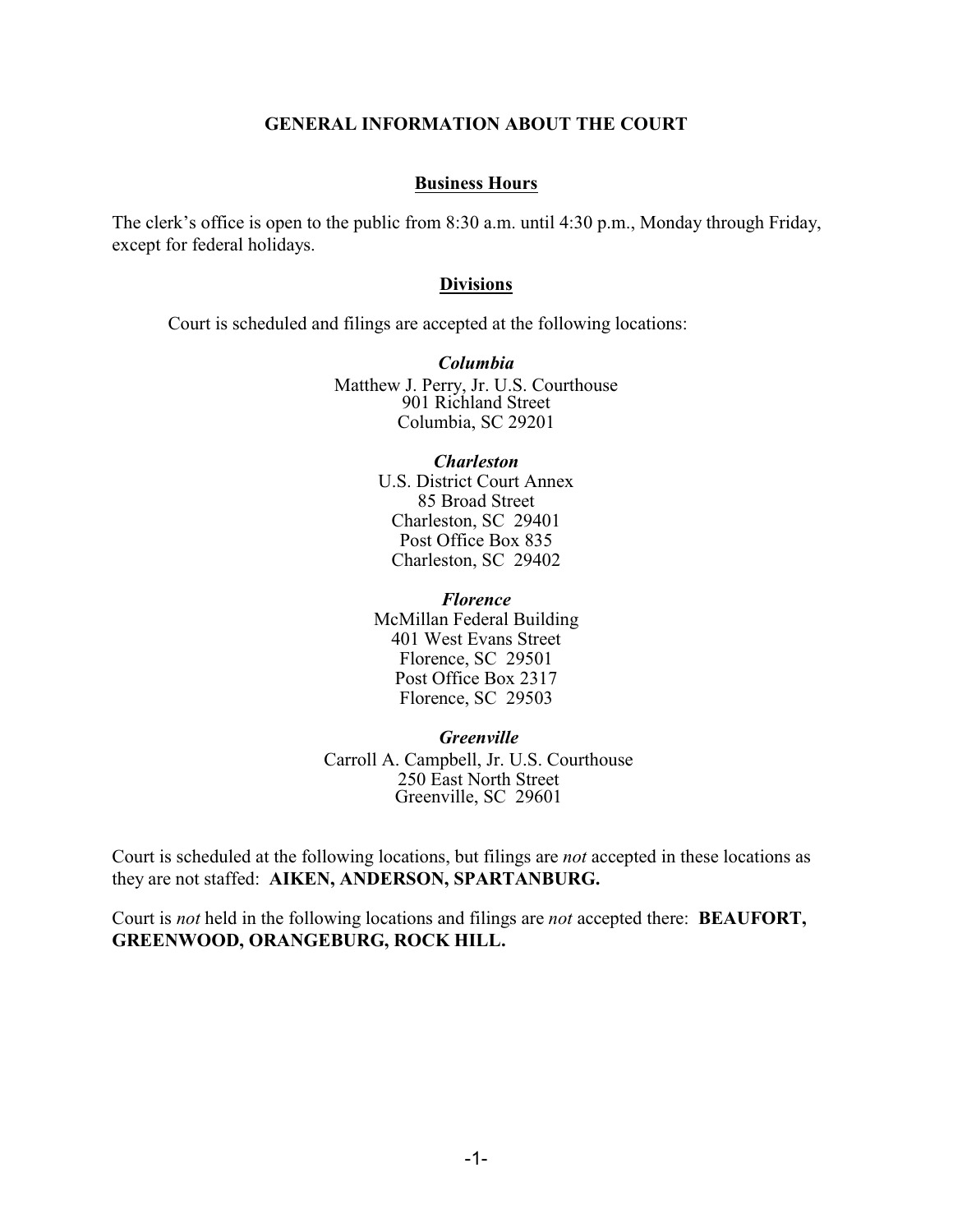# **IMPORTANT INFORMATION....PLEASE READ CAREFULLY**

# <span id="page-3-0"></span>**WARNING TO PRO SE LITIGANTS**

All Documents That You File with the Court Will Be Available to the Public on the Internet Through Pacer (Public Access to Court Electronic Records) and the Court's Electronic Case Filing System. **CERTAIN** *PERSONAL IDENTIFYING INFORMATION* **SHOULD NOT BE INCLUDED IN OR SHOULD BE REMOVED FROM ALL DOCUMENTS** *BEFORE* **YOU SUBMIT THE DOCUMENTS TO THE COURT FOR FILING.**

Rule 5.2 of the Federal Rules of Civil Procedure provides for privacy protection of electronic or paper filings made with the court. Rule 5.2 applies to *ALL* documents submitted for filing, including pleadings, exhibits to pleadings, discovery responses, and any other document submitted by any party or nonparty for filing. Unless otherwise ordered by the court, a party or nonparty filer should not put certain types of an individual's personal identifying information in documents submitted for filing to any United States District Court. If it is necessary to file a document that already contains personal identifying information, the personal identifying information should be "**blacked out**" or **redacted** prior to submitting the document to the Office of the Clerk of Court for filing. A person filing any document containing their own personal identifying information **waives** the protection of Rule 5.2(a) by filing the information without redaction and not under seal.

- 1. Personal information protected by Rule 5.2(a):
	- a. **Social Security and Taxpayer identification numbers.** If an individual's social security number or a taxpayer identification number must be included in a document, the filer may include only the last four digits of that number.
	- b. **Names of Minor Children.** If the involvement of a minor child must be mentioned, the filer may include only the initials of that child.
	- c. **Dates of Birth.** If an individual's date of birth must be included in a document, the filer may include only the year of birth.
	- d. **Financial Account Numbers.** If financial account numbers are relevant, the filer may include only the last four digits of these numbers.
- 2. Protection of other sensitive personal information such as driver's license numbers and alien registration numbers – may be sought under Rule 5.2(d)(Filings Made Under Seal) and (e) (Protective Orders).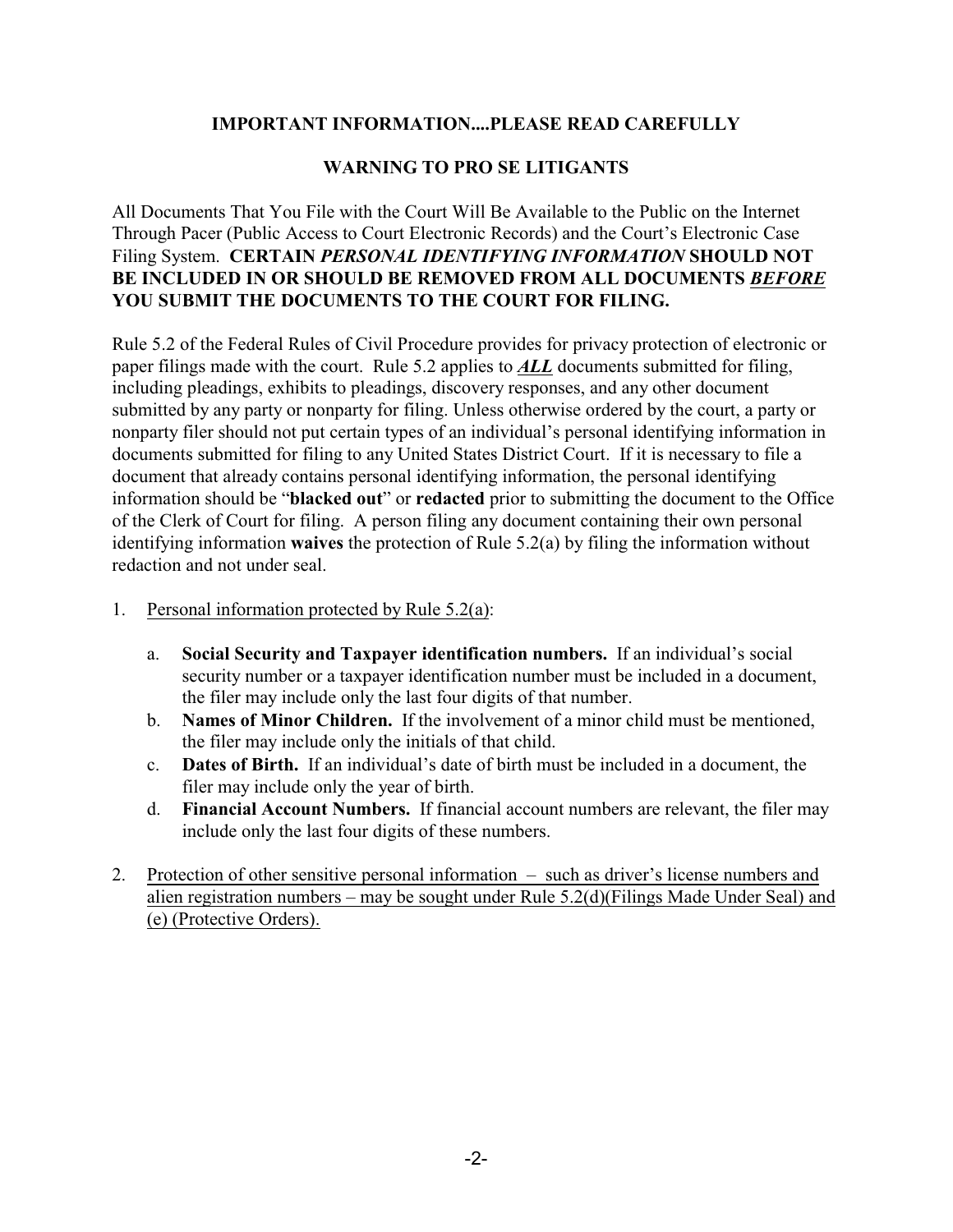## <span id="page-4-0"></span>**NOTICE TO** *PRO SE* **PARTIES**<sup>1</sup>

**YOU ARE NOT ENTITLED TO HAVE COUNSEL APPOINTED TO REPRESENT YOU IN A CIVIL ACTION.** The United States government does *not* appropriate funds for attorneys to represent parties in civil cases.<sup>2</sup> Also, the Clerk of Court does not have the authority to appoint counsel in civil cases, and court staff cannot recommend individual attorneys. Whenever a civil case is brought by a *pro se* party, the judges of this court outline proper procedure so that the *pro se* party will not be deprived of a fair opportunity to present his or her case.<sup>3</sup>

The South Carolina Bar has recognized that many people feel that legal services are not readily available to them or that they need assistance finding legal counsel. To respond to these needs, the South Carolina Bar established a Lawyer Referral Service.

Callers to this service are referred to lawyers who have indicated that they will handle a particular type of legal matter. These lawyers have also agreed to an initial consultation with referred clients for a set fee.

If the lawsuit is important enough for you to invest your time in it, it may be worthwhile for you to consult a lawyer who is willing to handle your type of case. Additionally, given the fact that the fee for filing a lawsuit in this court is several hundred dollars, you may save money by consulting one of these attorneys before proceeding in this court (if time allows).

Nothing above should be read as intending to discourage or prohibit you from bringing a lawsuit on your own behalf without an attorney. You may even file a lawsuit on your own behalf and, at any time thereafter, choose to have a lawyer represent you. The Clerk of Court is obligated to file any lawsuit which is in the proper form and accompanied by the appropriate fee or an *in forma pauperis* application,<sup>4</sup> regardless of whether the plaintiff is represented by a lawyer.

The South Carolina Bar Association Lawyer Referral Service can be contacted at:

950 Taylor Street Columbia, SC 29201 1-800-868-2284

*<sup>&</sup>quot;Pro se"* literally means, "for one's own behalf" – in this case, a person who does not retain a lawyer and appears for him/herself in court. A "party" is someone who is participating in the lawsuit, usually either the "plaintiff" or the "defendant." The **Glossary** at the end of this manual contains definitions of other commonly used terms.

<sup>&</sup>lt;sup>2</sup> "Civil" cases are those that are not criminal.

<sup>&</sup>lt;sup>3</sup> *See Roseboro v. Garrison*, 528 F.2d 309, 310 (4<sup>th</sup> Cir. 1975).

*See* "The Cost for Filing a Lawsuit" in this document. <sup>4</sup>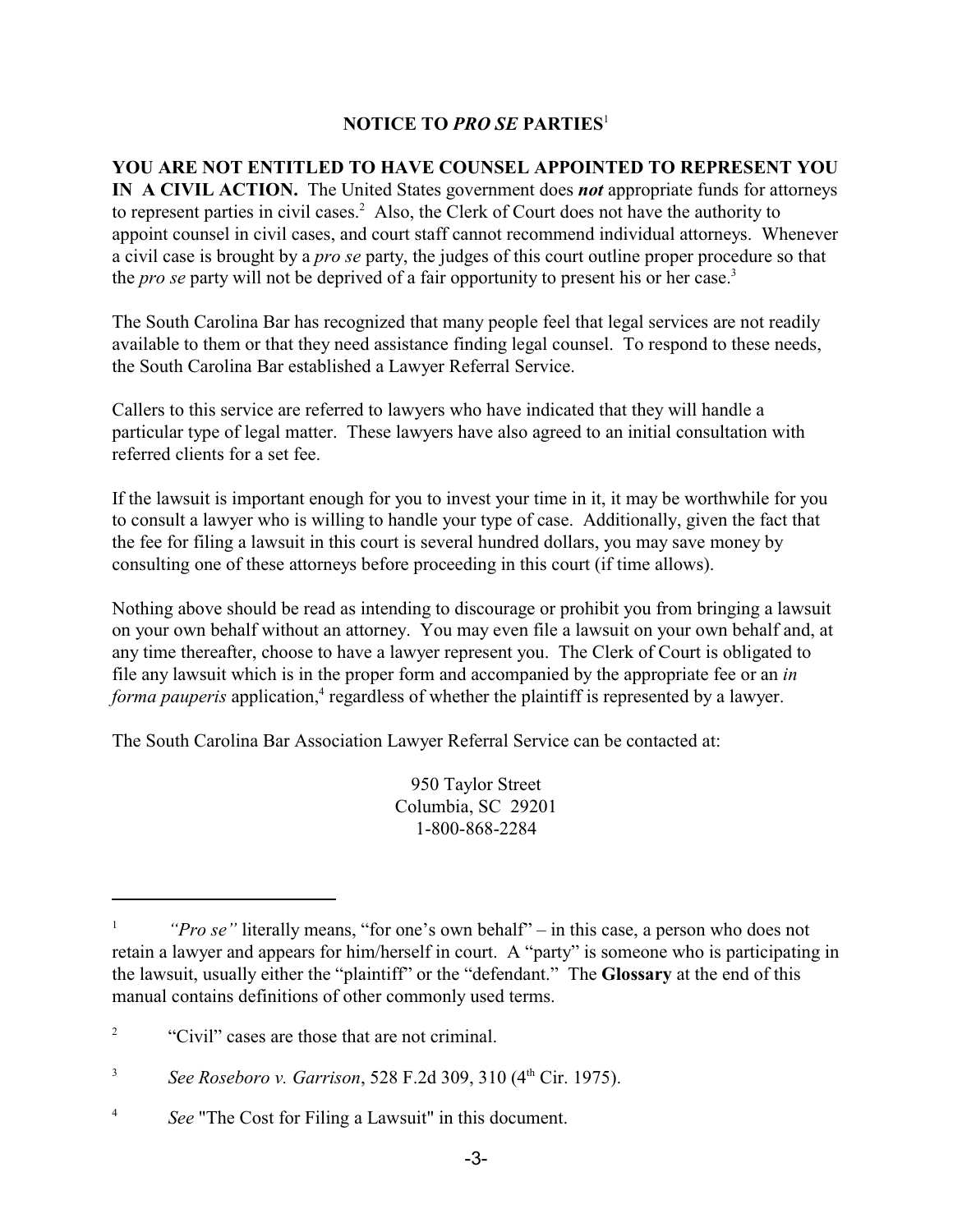# <span id="page-5-0"></span>**NOTICE OF RIGHT TO CONSENT TO THE EXERCISE OF CIVIL JURISDICTION BY A MAGISTRATE JUDGE AND APPEAL OPTION**<sup>5</sup>

In the district court, you have the option of having a United States magistrate judge conduct any or all proceedings in your civil case, including a jury or non-jury trial, through to the entry of a final judgment.

Upon filing your case in the United States District Court for the District of South Carolina, it will be initially referred to a magistrate judge. However, your decision to consent, or not to consent, to the referral of your case to a United States magistrate judge for *all* proceedings is entirely voluntary. In addition, only if *all* parties to the case consent to such reference to a magistrate judge will the reference occur.

An appeal from a judgment entered by a United States magistrate judge may be taken directly to the United States Court of Appeals for the Fourth Circuit in the same manner as an appeal from any other judgment of a district court.

# **ROBIN L. BLUME CLERK**

[The form for consenting to the United States magistrate judge conducting all proceedings in the case is enclosed in the packet entitled, "FORMS FOR FILING CASES *PRO SE* (Representing Yourself) Non-Prisoner." *See* **FORM AO 85.**]

<sup>&</sup>lt;sup>5</sup> See Title 28, Chapter 43, Section 636 of the United States Code.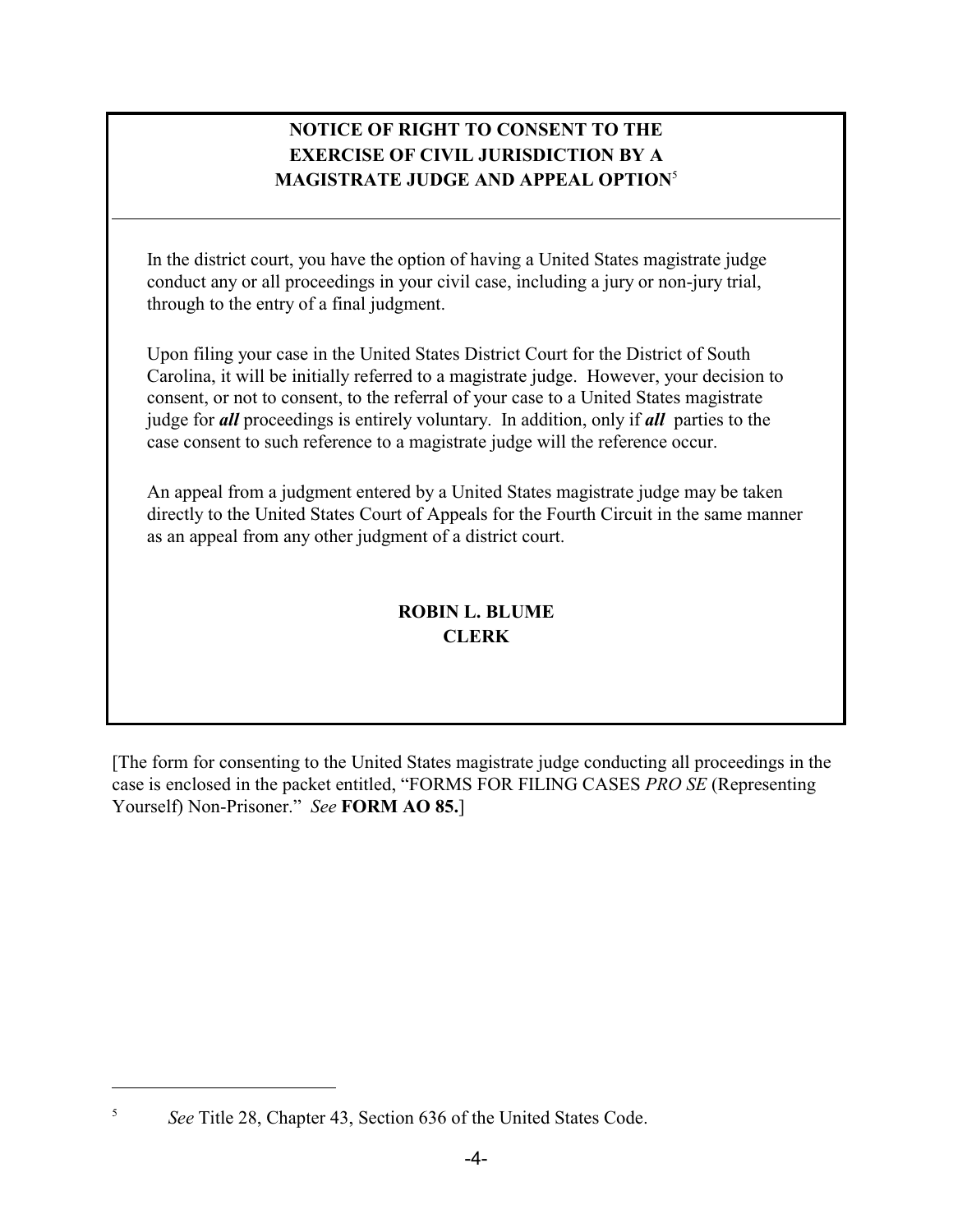#### **INFORMATION ON FILING<sup>6</sup> A CIVIL ACTION ON YOUR OWN BEHALF**

<span id="page-6-0"></span> $\blacktriangleright$  These instructions are designed to help you understand basic court procedures in civil actions. **COURT STAFF CANNOT GIVE YOU LEGAL ADVICE!**

*The following information is provided to give you some help with court procedures and requirements.* **FORMS FOR FILING CASES** *PRO SE* **IN THE UNITED STATES DISTRICT COURT, DISTRICT OF SOUTH CAROLINA***) are available from the clerk's office and our website* (www.scd.uscourts.gov*). Each case filed with the court is unique and must satisfy certain legal standards. You should not rely on this information to identify those standards. You should be especially mindful that there are certain time limits within which a lawsuit must be brought, or in which to answer lawsuits brought by others. Failure to observe those time limits will be harmful and may result in the case being decided against you. You are encouraged to seek the assistance of an attorney to ensure that your case is properly prepared and filed.*

< These instructions do not cover all circumstances or all types of cases. It is your responsibility to comply with the Federal Rules of Civil Procedure (FRCP), the Local Rules of this District, and any statutes and rules that may apply to your particular case.

# <span id="page-6-1"></span>**Legal Resources**

This manual contains references to both the FRCP and the Local Rules. These Rules govern the way civil actions proceed in the United States District Courts located in South Carolina. The FRCP are available for viewing (but not for check out) at the library of the University of South Carolina School of Law (located in Columbia), which is open to the public. The clerk's office also has a book of these Rules available for viewing at the Court Services section.

Both the FRCP and the Local Rules are available for viewing on the public access computer terminal in the Court Services section of the clerk's office. You may also view the FRCP from the court's website: [www.scd.uscourts.gov.](http://www.scd.uscourts.gov) The Local Rules are also available for viewing at the court's website. In addition, there are internet sites devoted to providing legal material online.

<sup>&</sup>lt;sup>6</sup> Filing is discussed in "How to File your Lawsuit" in this document.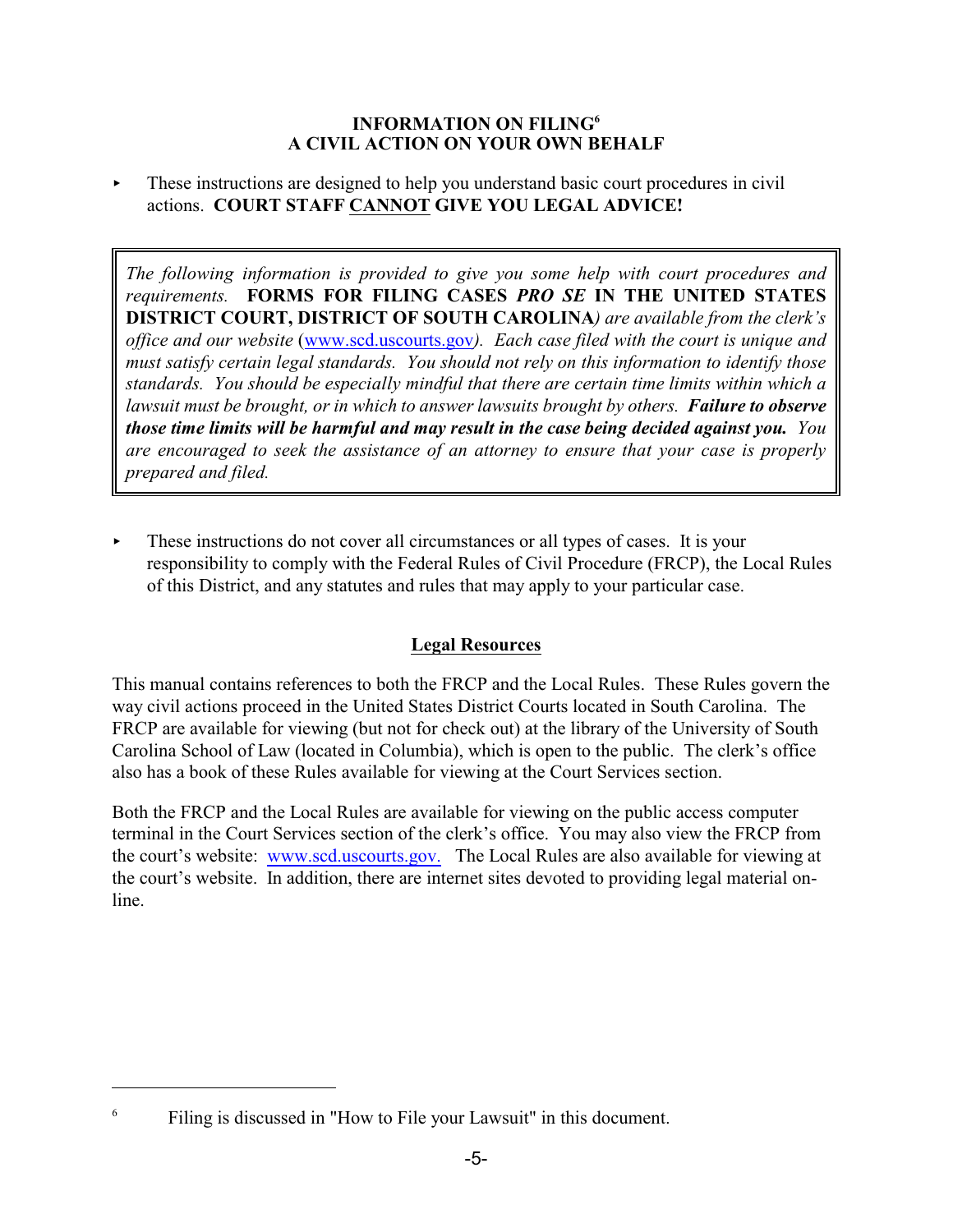# <span id="page-7-0"></span>**How to Prepare a "Complaint"**

The first step in filing a lawsuit is to prepare a "complaint." The person filing the complaint is the "plaintiff." The party whose actions are being complained about is the "defendant." The court has a form for filing a complaint, which is located in the "*Pro Se* **Forms**" section of our website. You are not required to use this form, but may find it helpful.

The Clerk of Court will electronically file documents received from pro se parties; therefore, it is necessary to follow certain format requirements for filing documents. If you prepare your own complaint, it must be either legibly handwritten or typed **in black ink**, double-spaced, and on one side of the paper only. Margins shall be one inch on both sides and at the top and bottom of the paper. All pages should be 8½ x 11 inch white paper. The first page should begin with the case "caption." The caption includes the name of the court, the names of all the parties, $\alpha$  and a space for the case number. (Court staff will fill in the case number once a number has been assigned.)

*Sample caption for complaint:*

|                                      | IN THE UNITED STATES DISTRICT COURT<br>FOR THE DISTRICT OF SOUTH CAROLINA |
|--------------------------------------|---------------------------------------------------------------------------|
| David Smith,                         | Civil Action No.                                                          |
|                                      | Plaintiff,                                                                |
| v.                                   |                                                                           |
| James Jones;<br>Acme Products, Inc., |                                                                           |
|                                      | Defendants.                                                               |

The body of the complaint is made up of numbered paragraphs. Explain the facts of your claim,<sup>8</sup> the legal basis of your claim, why you believe this court has jurisdiction of your claim (*i.e.*, why you brought the suit in this particular court), and what relief you want. **It is not necessary to include case names or statute numbers.** 

 $^7$  The use of "et al." is not acceptable in the caption of the complaint.

The "claim," or "cause of action," is the set of facts upon which the party relies to ask the court for "relief." "Relief," or "remedy," is the assistance or benefit that the party seeks from the court.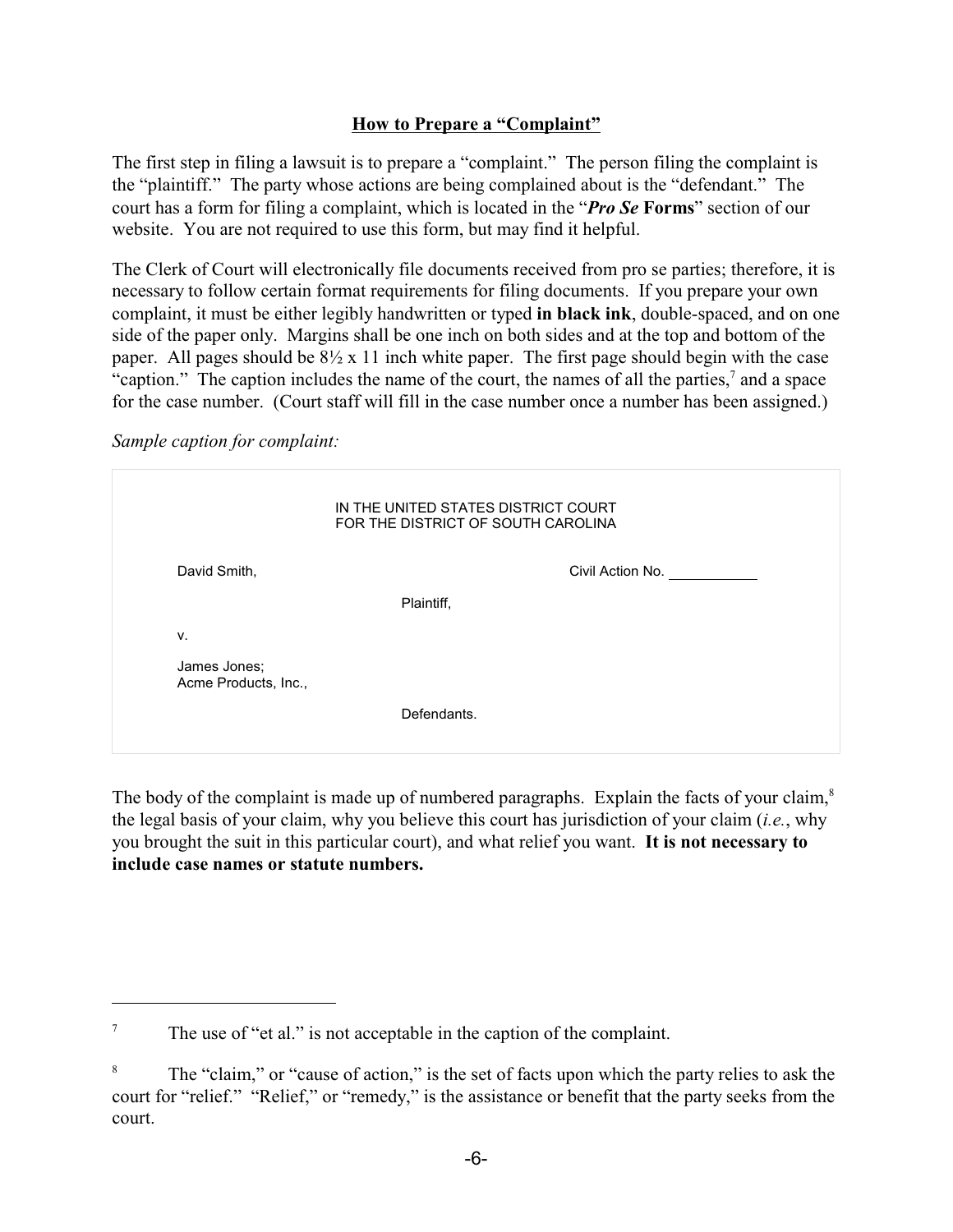At the end, sign and date the complaint. All documents requiring the signature of the filer submitted to the court by *a pro se* litigant must be signed by the *pro se* party with his/her full legal name written in his/her own handwriting. *Pro se* litigants shall *not* use the "s/typed name" format used on court-produced documents or by attorneys who submit pleadings to the court electronically. Underneath your signature, type or print your full name, address, phone number, and fax number (if you have one). This information must appear on every "pleading,"<sup>9</sup> "motion,"<sup> $10$ </sup> or other paper you file with the court.

# <span id="page-8-0"></span>**Answering the Rule 26.01 Interrogatories**

The Rules of the United States District Court require that parties provide information at the beginning of a case. These are called "Rule 26.01 Interrogatories." You must answer these questions in writing when you file your complaint.

The questions contain a number of legal terms that you may not know. To assist you in answering these interrogatories, the following general explanations are provided.

**Personnel of the United States District Court are strictly prohibited from providing legal advice to parties in cases pending before the court. Therefore, it is very important that you read these explanations carefully and answer the questions accurately to the best of your knowledge.**

# **Questions**

# **(A) State the full name, address, and telephone number of all persons or legal entities who may have a subrogation interest in each claim and state the basis and extent of said interest.**

Explanation: (See the "Glossary" for a formal definition.) A "subrogation interest" is a legal term that describes a situation in which someone has paid money to you or on your behalf for damages caused by another person. For example, if you suffer injury in a car wreck caused by another person and your insurance company pays your medical bills, then your insurance company would have a "subrogation interest" equal to its payments made for your bills if you sue and recover money for those bills from the other driver.

When you answer Question (A), list the name, address, and telephone number of any person or organization that has made payments on your behalf as described above.

<sup>&</sup>lt;sup>9</sup> "Pleadings" consist of the complaint, an "answer" (to the complaint), a "reply" (to a counterclaim), an answer to a cross-claim, a third-party (party other than the plaintiff or defendant) complaint, and a third-party answer. *See* FRCP Rule 7(a). The pleadings set forth the parties' formal allegations of their respective claims and defenses.

 $A$  "motion" is an application made to the judge, generally to obtain a ruling or an order directing something to be done.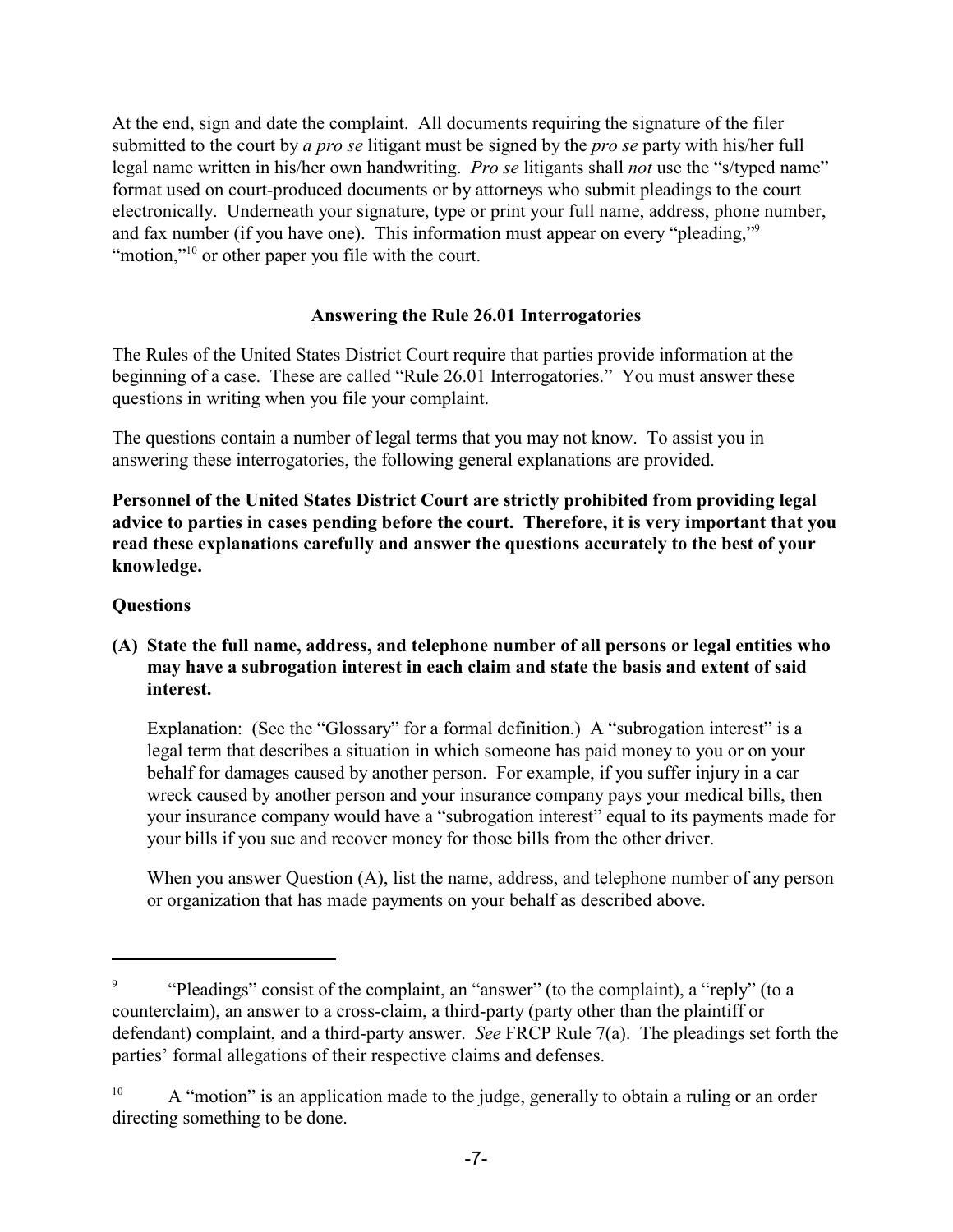#### **(B) As to each claim, state whether it should be tried jury or non jury and why.**

Explanation: A legal action consists of claims, defenses, and counter-claims. These are important concepts for lawyers. In representing yourself, you may not be able to identify separate claims in your case. Therefore, you need to decide simply whether you want your case to be tried before a jury or before a judge alone (a non-jury trial).

Your answer to Question (B) will **not** automatically guarantee the trial of your choice. There are legal issues that bear on the type of trial, including issues raised by the defendant(s). To answer the interrogatories, all you need to do is provide one of the two following responses and briefly state why you want a jury trial or a non-jury trial:

"I want a jury trial" **or** "I want a non-jury trial"

#### **(C) State the basis for asserting the claim in the division in which it was filed (or the basis of any challenge to the appropriateness of the division).**

Explanation: The United States District Court for the District of South Carolina consists of **divisions**. These **divisions** are identified and explained at the website of the court, [http://www.scd.uscourts.gov/General Information/Divisions](<http://www.scd.uscourts.gov/Resources/division.asp>). The **division** to which your case will be assigned depends upon a number of factors and legal determinations.

In order to answer Question (C), you need to provide to the court the following information:

- (1) the County or Counties in which the defendant(s) reside(s) or does or do business;
- (2) the County or Counties in which the event(s) happened that led to your claim; and
- (3) the County in which you resided when the event(s) happened that led to your claim.

#### **(D) Is this action related in whole or in part to any other matter filed in this District, whether civil or criminal? If so, provide:**

- **(1) a short caption and the full case number of the related action;**
- **(2) an explanation of how the matters are related; and**
- **(3) a statement of the status of the related action.**

#### **Please disclose any cases which may be related regardless of whether they are still pending.**

Explanation: Although Question (D) is lengthy, the information required is quite simple. If your present case involves facts or parties that were involved in another civil or criminal case in this court, you must provide the information called for by  $(1)$ ,  $(2)$  and  $(3)$ . For  $(1)$ , provide the names of the plaintiffs and the defendants as well as the case number for each of your prior cases. For (2), explain how any prior cases are related to your current case. For (3), state whether or not the prior action is still pending (open), closed, or on appeal – if you know. It does not matter if the case is still open or has ended.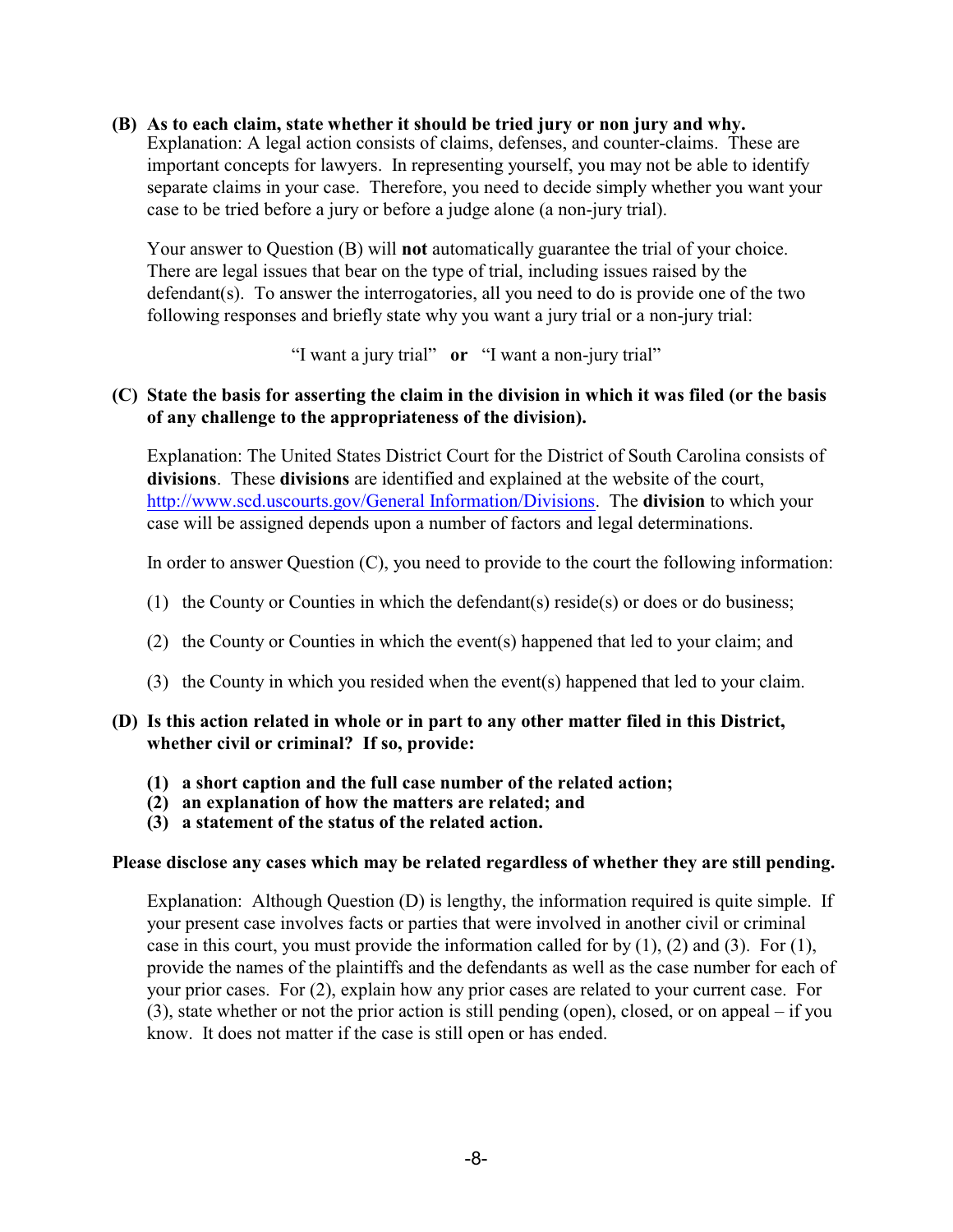### <span id="page-10-0"></span>**How to Prepare the "Summons"**

Along with your complaint, you must submit a "summons" form for each defendant named in the complaint. There is a summons form included in the *pro se* forms (**FORM AO 440**). To obtain additional forms, you may either copy the form provided or contact the clerk's office. Fill in the caption, leaving the case number blank. Where the form states, "**YOU ARE HEREBY SUMMONED** and required to serve upon PLAINTIFF'S ATTORNEY (name and address)," you should write your name and address.<sup>11</sup>

The number of days a defendant will have to answer the complaint will vary depending on the type of claim and the defendant.

*NOTE*: THE TIME FOR FILING AN ANSWER RUNS FROM THE DATE THE COMPLAINT AND SUMMONS ARE *SERVED*,<sup>12</sup> NOT FROM THE DATE THE SUMMONS IS ISSUED.

# <span id="page-10-1"></span>**The Cost for Filing a Lawsuit**

Effective December 1, 2020, the cost for filing a lawsuit is \$350.00, plus a \$52.00 administrative fee, for a total of \$402.00 which must be paid when the complaint is filed. If paying by check or money order, the payee should be the "Clerk, United States District Court." Credit card payments will be accepted only at the four division offices listed with addresses on page 1 of this guide.

If you are unable to pay the filing costs, you may file an "Application to Proceed without Prepayment of Fees and Affidavit." This form is also referred to as an "Application to Proceed *In Forma Pauperis*" <sup>13</sup> or an "IFP Application." It is included in the *Pro Se* Forms (**FORM AO 240**).

If you file this Application with the complaint, you will not be required to pay the filing costs at that time. HOWEVER, IF THE COURT DENIES YOUR APPLICATION, YOU WILL BE REQUIRED TO PAY THE FULL FILING COSTS BEFORE BEING ALLOWED TO PROCEED WITH YOUR LAWSUIT.

When completing the form, it is very important that you truthfully answer all questions relating to your income, assets, and liabilities. If you fail to provide complete and accurate information, your request may be denied. If, during the course of the lawsuit, the court discovers the

<sup>&</sup>lt;sup>11</sup> Although this form has two pages, you do not need to fill in the "Return of Service" until after service has been "effected."

 $\frac{12}{2}$  For an explanation of "service," see the information after the heading "service" inside this document.

<sup>&</sup>lt;sup>13</sup> *In forma pauperis*" means literally, "in the character or manner of a pauper." It describes the permission given to a person unable to pay the filing fee to proceed without prepaying the costs or fees of the court.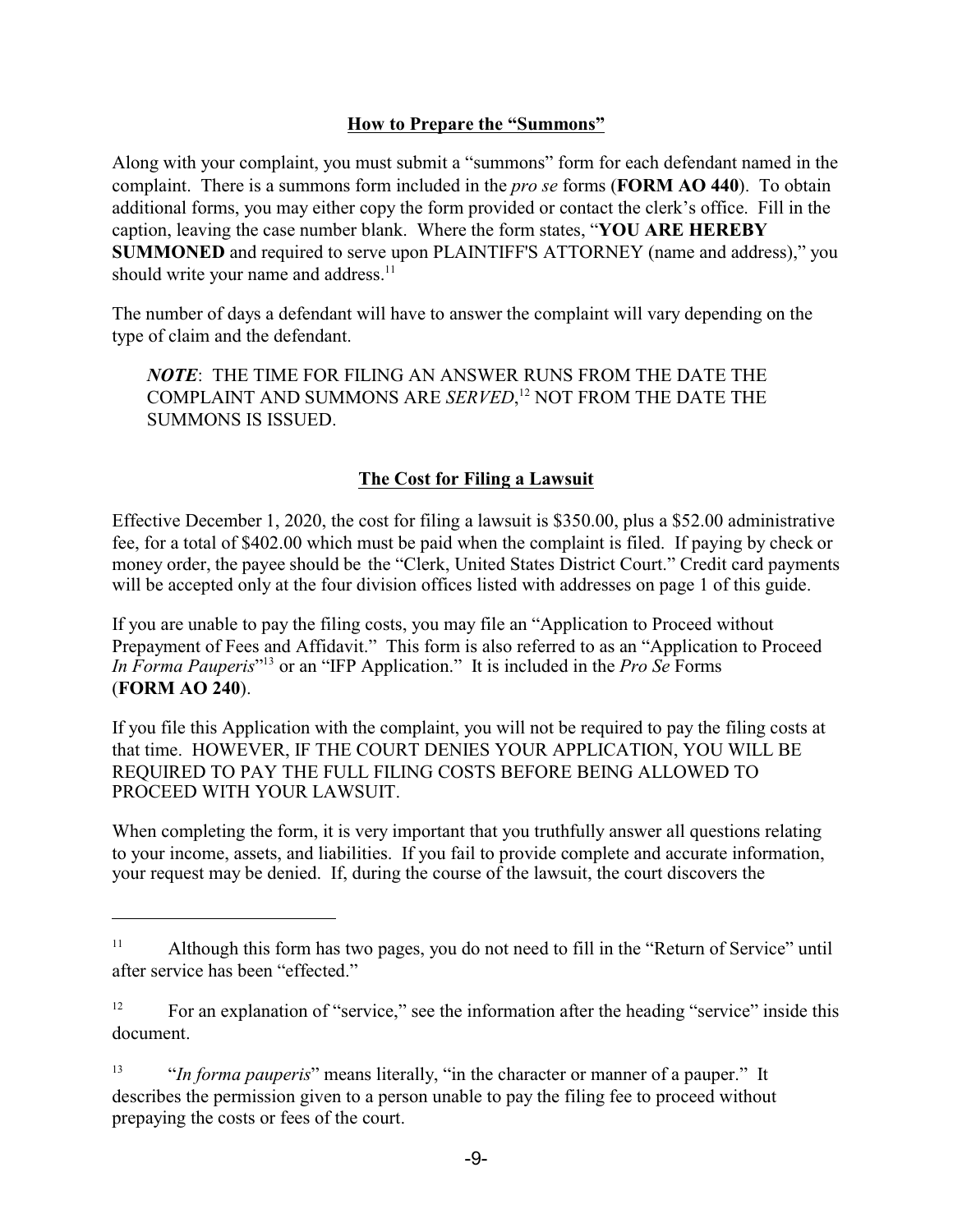Application was not truthful, or if your financial condition changes, the court may withdraw the permission to proceed IFP and require payment.

# <span id="page-11-0"></span>**How to "File" your Lawsuit – in Five Steps**

## **(1) COMPLAINT**

Provide the court with --

the original signed complaint. All documents requiring plaintiff's signature shall be signed with his/her full legal name written in his/her own handwriting. *Pro se* litigants shall *not* use the "s/typed name" format used in the Electronic Case Filing System.

## **(2) SUMMONS**

Provide to the court one summons listing all defendant(s) named in the complaint.

If a defendant is either an agency of the United States or an officer or an employee of the United States who is being sued for acts or omissions related to his/her employment, you must submit a summons for the agency and also provide a summons for:

- < Attorney General of the United States Department of Justice 950 Pennsylvania Avenue, NW Washington, DC 20530-0001
- < United States Attorney for the District of South Carolina 1441 Main Street Suite 500 Columbia, SC 29201

## (**3) CIVIL COVER SHEET** (*see Pro Se* Forms, **FORM JS 44**).

This is simply an informational form used by the court when opening your case. Fill in as much information as you know and sign it.

## **(4) ANSWERS TO RULE 26.01 INTERROGATORIES**

## **(5) PAYMENT OF THE FILING FEE** *OR* **THE IFP APPLICATION**

# **PLEASE LET THE CLERK KNOW IF AN EMERGENCY SITUATION EXISTS WHEN YOU FILE A DOCUMENT.**

Documents can be filed in any division in the district that accepts filings. However, to expedite processing, please file your documents according to the following list: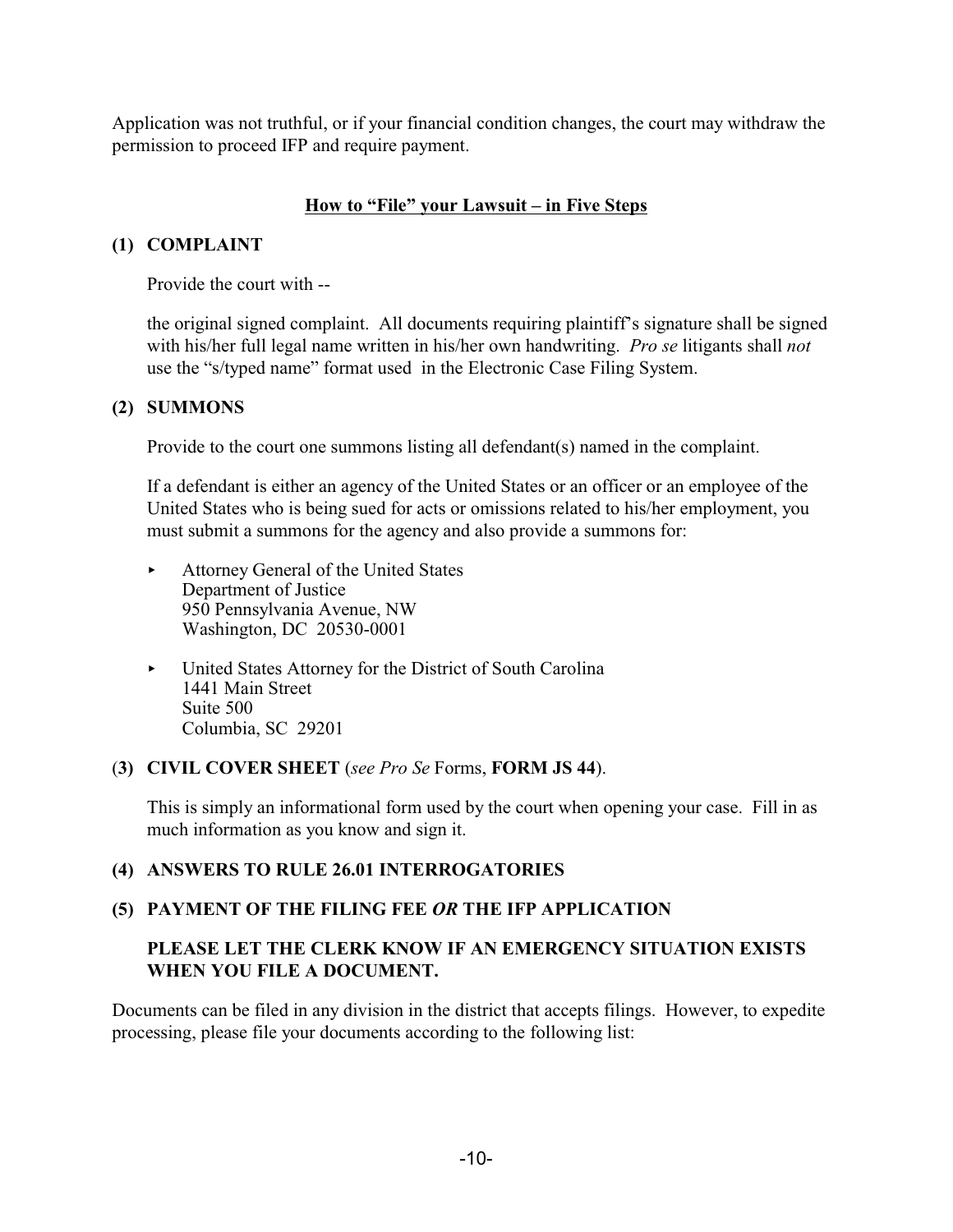| If your case arises out of an<br>action that occurred in or near | then file your case in |
|------------------------------------------------------------------|------------------------|
| Aiken (Division 1)                                               | Columbia               |
| Charleston (Division 2)                                          | Charleston             |
| Columbia (Division 3)                                            | Columbia               |
| Florence (Division 4)                                            | Florence               |
| Orangeburg (Division 5)                                          | Columbia               |
| Greenville (Division 6)                                          | Greenville             |
| Spartanburg (Division 7)                                         | Greenville             |
| Greenwood (Division 8)                                           | Greenville             |
| Beaufort (Division 9)                                            | Charleston             |
| Rock Hill (Division 0)                                           | Columbia               |

## <span id="page-12-0"></span>**What the Court Does**

If you submit the necessary forms, a case will be "opened." Opening a case involves assigning a case number and a magistrate judge, as well as entering basic information on the court's computerized docketing system. Once your complaint is assigned a case number, everything you receive from the court about your case will have the case number on it.

Once a case is opened, it is sent to the assigned magistrate judge for his/her review. Only after the magistrate judge has reviewed the case, determined that all the required forms have been submitted, and found the case to have a legal and factual basis will the case be allowed to proceed and the summons(es) "issued." A plaintiff will usually hear from the court with regard to his/her case within a month after its filing.

Although you have the right of access to this court, you do *not* have the right to proceed on a "frivolous" claim. THE COURT HAS THE ABILITY, AND THE DUTY, UNDER BOTH STATUTORY AND CASE LAW, TO DISMISS A CLAIM IT DEEMS TO BE FRIVOLOUS.<sup>14</sup>

<sup>&</sup>lt;sup>14</sup> Under 28 U.S.C. § 1915(e)(2)(B), a district court may dismiss a case brought IFP upon a finding that the action "fails to state a claim on which relief may be granted" or is "frivolous or malicious." A finding of frivolity can be made where the complaint "lacks an arguable basis either in law or in fact." *Denton v. Hernandez*, 504 U.S. 25, 31 (1992). Hence, under § 1915(e)(2)(B), a claim based on a meritless legal theory may be dismissed on motion of the court. *Neitzke v. Williams*, 490 U.S. 319 (1989); *Allison v. Kyle*, 66 F.3d 71 (5<sup>th</sup> Cir. 1995).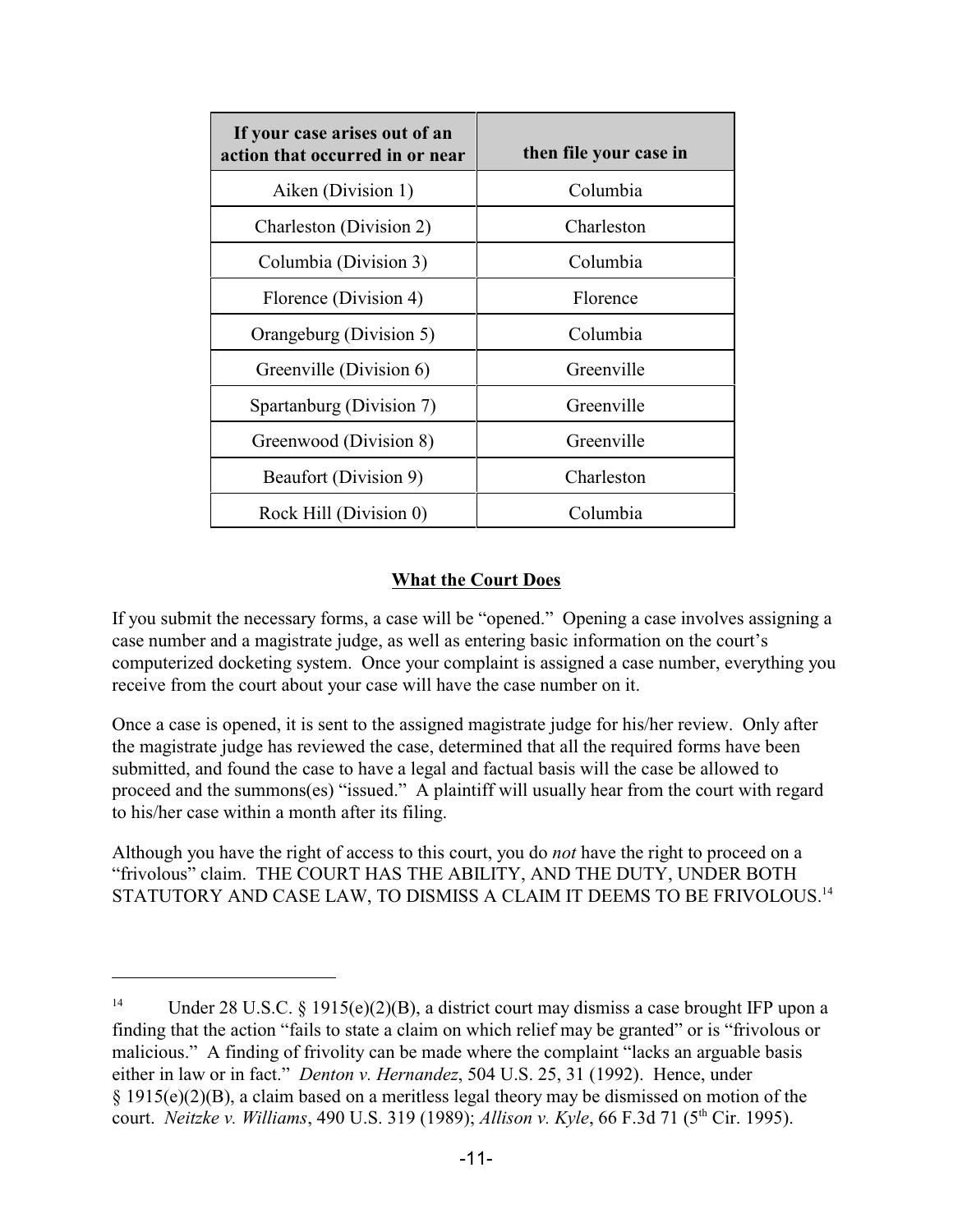## <span id="page-13-0"></span>**Service**

"Service of process" refers to the procedure of notifying a defendant that a lawsuit has been filed, what it is about, and the time for filing an answer. Service must be accomplished as specified in FRCP Rule 4 and Local Rule 4.01. *A case cannot proceed against a defendant who has not been served!*

Generally, service requires giving each defendant the summons issued by the court, a copy of the complaint, a copy of Rule 26.01 answers, and copies of any motions filed along with the complaint. This is called "effecting" service.

If you pay the filing fee, you will be responsible for effecting service. The summons(es) will be returned to you for service, along with a filed copy of the complaint. You are responsible for making additional copies of the complaint for service on the defendant(s). The two most common ways to effect service are (1) certified mail and (2) personal delivery. Certified mail involves sending the defendant the required documents via certified mail, "restricted delivery – show to whom, date and address of delivery."

Personal delivery involves directly giving the defendant the required documents. Service may be made by anyone who is at least 18 years old and not a party in the case. There are many private "process servers" who will serve legal papers for a fee. They are listed in the telephone book.

*NOTE*: If the defendant is a company that does business in this state, service should be made on the "registered agent" for the company. The registered agent is a person or company with a South Carolina address who is authorized to accept service on behalf of the company. You can find out if a company has a registered agent by contacting the office of the South Carolina Secretary of State and searching on-line for business filings or calling the Division of Business Filings, 803.734.2489.

Rule 4 of the Federal Rules of Civil Procedure requires certain parties to cooperate in saving costs of service of the summons and complaint. Thus, these documents can, in some cases, be served via a "Waiver of Service of Summons." Service in this manner is accomplished by the plaintiff providing a defendant with a "Notice of Lawsuit and Request for Waiver," 2 copies of a "Waiver of Service of Summons" (for the defendant's response), and a copy of the complaint and the Rule 26.01 Answers. The notice and waiver forms can be found in the *Pro Se* Forms (**FORM AO 398** and **FORM AO 399**). If you send a defendant these forms, you must also include a self-addressed, stamped envelope (or other means of "cost-free" return).

*NOTE*: This method of service cannot be used with a person who is not "competent"<sup>15</sup> or who is an "infant"<sup>16</sup> or "any defendant who is serving his or her country abroad in the military."

 $A$  person is "competent" when he/she is of legal age and without mental disability or incapacity.

 $16$  An "infant" is a person who is a minor.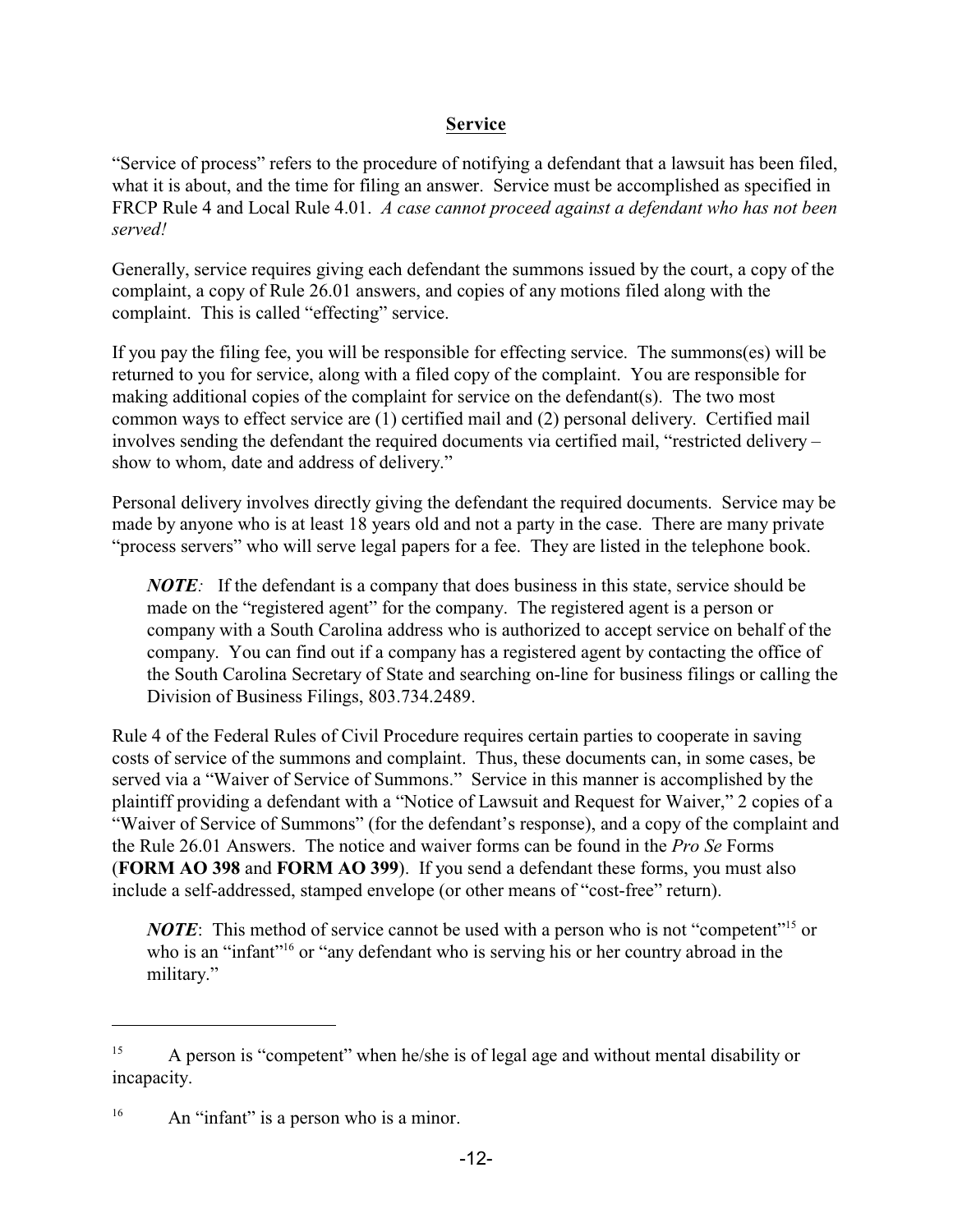The defendant must return the executed waiver of service of summons form to the plaintiff within 30 days of the date the notice of lawsuit and request for waiver of service was mailed to the defendant, or within 60 days if sent to a defendant outside any judicial district of the United States. The defendant's answer is due 60 days from the date the plaintiff mailed the waiver, or 90 days if sent to a defendant outside any judicial district of the United States. (The deadlines are calculated from the date of mailing, *not* from the date of receipt.)

The person who effects service must file with the court a "return of service." This is a statement made under oath that service was effected, and explaining when service was made and by what method.

If you file an IFP Application and the court grants it, the court will arrange for the United States Marshals Service to effect service for you. You will be sent the proper forms (USM-285), which you will need to fill out for each defendant. Only one defendant's name should appear on each form. You must provide the particular defendant's complete address on each individual form. The "TYPE OF PROCESS" is "civil." You should write *your* name and address where the form says, "SEND NOTICE OF SERVICE COPY TO REQUESTER AT NAME AND ADDRESS BELOW." **Providing sufficient, accurate, and complete information on the Forms USM-285 is YOUR responsibility!**

# **\*IF SERVICE IS NOT EFFECTED WITHIN 90 DAYS FROM THE DATE THE COMPLAINT IS FILED, THE CASE MAY BE DISMISSED.**<sup>17</sup>

# <span id="page-14-0"></span>**What Happens after Service is Effected**

Once a defendant is served, several things may happen. The defendant may file an answer, file a motion or, perhaps, do nothing. If a defendant files an answer, the judge will issue a scheduling order. A scheduling order sets deadlines for doing or filing certain things in the case. It may include deadlines for completing discovery, $<sup>18</sup>$  filing motions, and/or filing status reports.</sup>

There are a number of different motions which may be filed before an answer is filed. If the motion is a routine request for an extension of time in which to answer, it will most likely be granted unless you promptly file an opposition, giving a good reason why it should not be granted. For other, more involved motions, unless directed otherwise, you will be allowed more time to file a response.

<sup>&</sup>lt;sup>17</sup> Commencement of a state law claim is determined by Rule 3 of the South Carolina Rules of Civil Procedure, rather than Rule 4 of the Federal Rules of Civil Procedure, and could impact the time allowed for service of process within the applicable statute of limitations for the state law claim.

<sup>&</sup>lt;sup>18</sup> "Discovery" refers to the process of obtaining facts and information about the case from the other party in order to prepare for trial. *See* "Discovery" inside this document; FRCP Rules 26-37; Local Rules 26.01-37.02.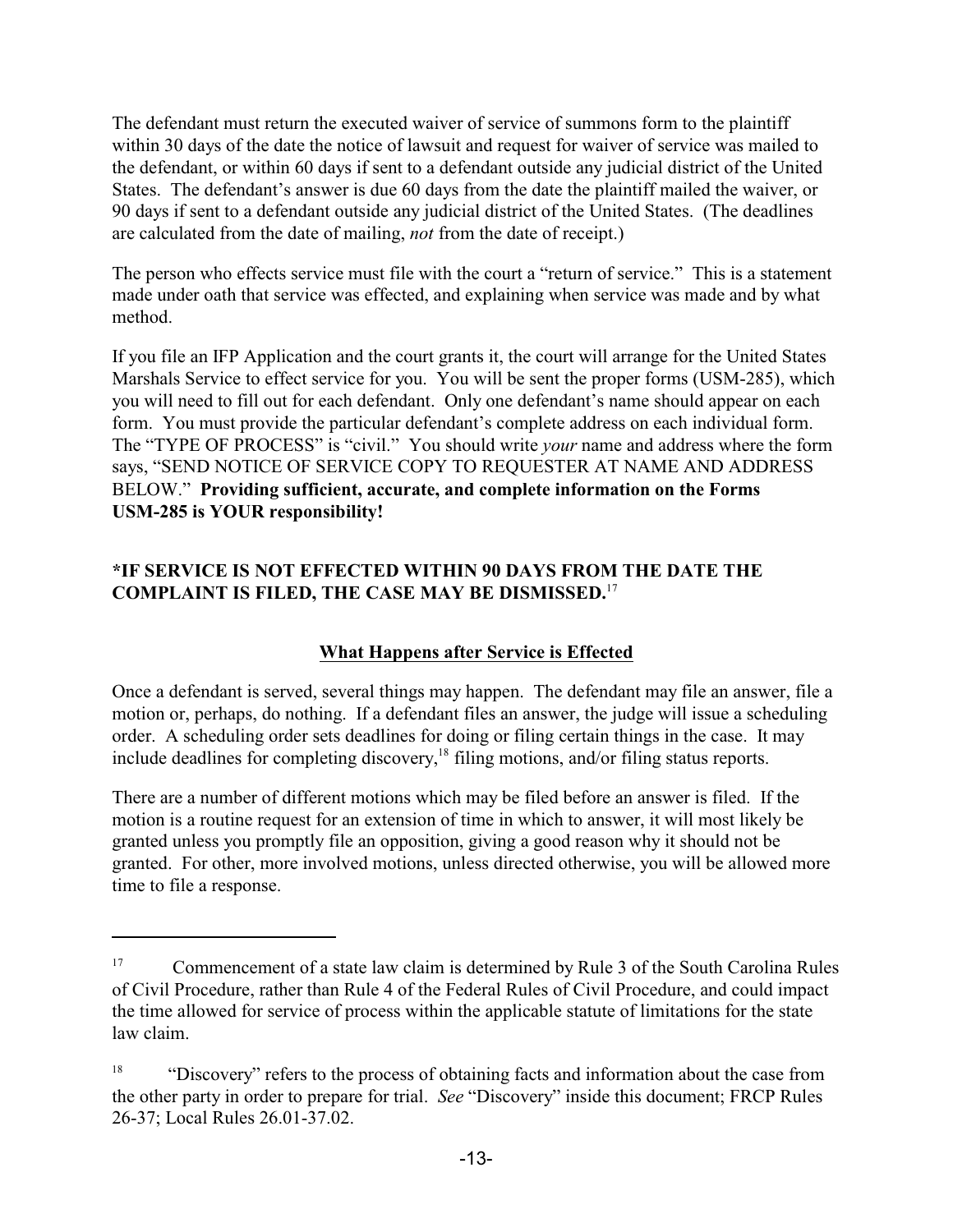If a defendant does not file something within the time for filing a response, you may ask the court to enter a default judgment under FRCP Rule 55.

# **\*IF YOU HAVE A CHANGE OF ADDRESS WHILE YOUR CASE IS PENDING, YOU MUST SO NOTIFY THE COURT AND ALL PARTIES IN WRITING. FAILURE TO DO SO MAY RESULT IN DISMISSAL OF YOUR CASE!**

# <span id="page-15-0"></span>**Filing Other Documents**

Everything you send to the court (other than your initial documents) should have the case number on it. You may use a shortened version of the case caption on everything other than the complaint. The shortened version includes the name of the first plaintiff, the name of the first defendant, and, of course, the case number.

Original motions or memoranda (other than those that relate to discovery) must be filed with the court. *Do not* file any motions or memoranda that are longer than 35 pages unless you receive special permission from the court; most motions and memoranda should be considerably shorter. You must sign every pleading, motion and memorandum that you file.

At no time should any communication about or filing in your case be sent directly to a judge. If you want to ask the court to do something, you must file a motion. All pleadings and motions should be filed with the Clerk of Court and served in accordance with FRCP 5.

There are certain matters about which you should try to reach an agreement with the opposing party before asking the court to issue an order. If you want an extension of time in which to file something or are having a disagreement about discovery, try to speak first with counsel for the other party *before* filing a motion.

All documents must be either legibly handwritten or typed in black ink, double-spaced, and on one side of the paper only. Margins shall be one inch on both sides and at the top and bottom of the paper. Do not write in the margins. All submissions should be on  $8\frac{1}{2}$  x 11 inch paper. It is acceptable to use "et al." in all documents except the complaint. The documents should be titled, *e.g.*, "answer;" "motion." Any affidavits (sworn statements) should be separate from any other document and, in addition to the caption, should include the name of the person swearing to the affidavit.

Pursuant to FRCP 5, any documents filed subsequent to the initial pleading must be served on parties. Unless otherwise ordered, service of subsequently filed documents on a defendant represented by an attorney is made on the attorney. Service on attorneys who have made an appearance in this Court is effected by the Court's Electronic Case Filing system through a computer generated notice of electronic filing. However, prior to the defendant's(s') attorney making an appearance in this Court, the plaintiff must serve the defendant(s) with any documents the plaintiff files subsequent to the initial pleading. When the plaintiff serves the defendant(s) with subsequently filed documents pursuant to FRCP 5, the plaintiff is required to file a certificate of service that states who was served, what document was served, how the document was served and when it was served. The certificate of service appears at the end of the pleading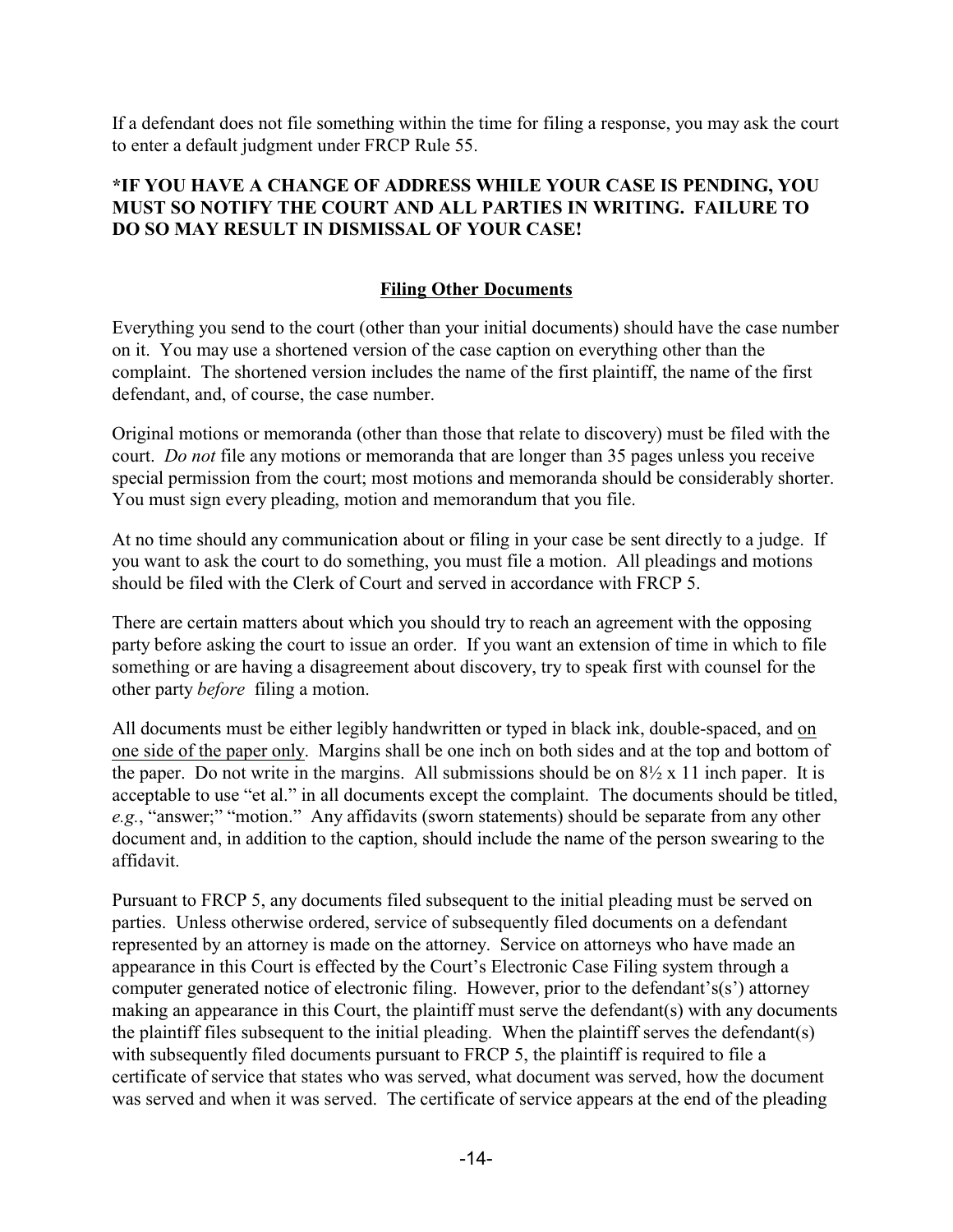or motion. You do *not* need to state in the certificate of service that copies were sent to the Clerk of Court.

*Sample Certificate of Service:*

|                                                                        | IN THE UNITED STATES DISTRICT COURT<br>FOR THE DISTRICT OF SOUTH CAROLINA                                                                                                  |
|------------------------------------------------------------------------|----------------------------------------------------------------------------------------------------------------------------------------------------------------------------|
| David Smith,                                                           | C/A No. 0:01-000-12AB                                                                                                                                                      |
|                                                                        | Plaintiff,                                                                                                                                                                 |
| V.                                                                     |                                                                                                                                                                            |
| James Jones, et al.,                                                   |                                                                                                                                                                            |
|                                                                        | Defendants.                                                                                                                                                                |
| Motion was mailed, postage prepaid,<br>Columbia, South Carolina 29201. | Certificate of Service<br>I hereby certify that on this $1st$ day of June, 2002, a copy of the foregoing<br>to Defendant James Jones, 100 West Main Street,<br>[signature] |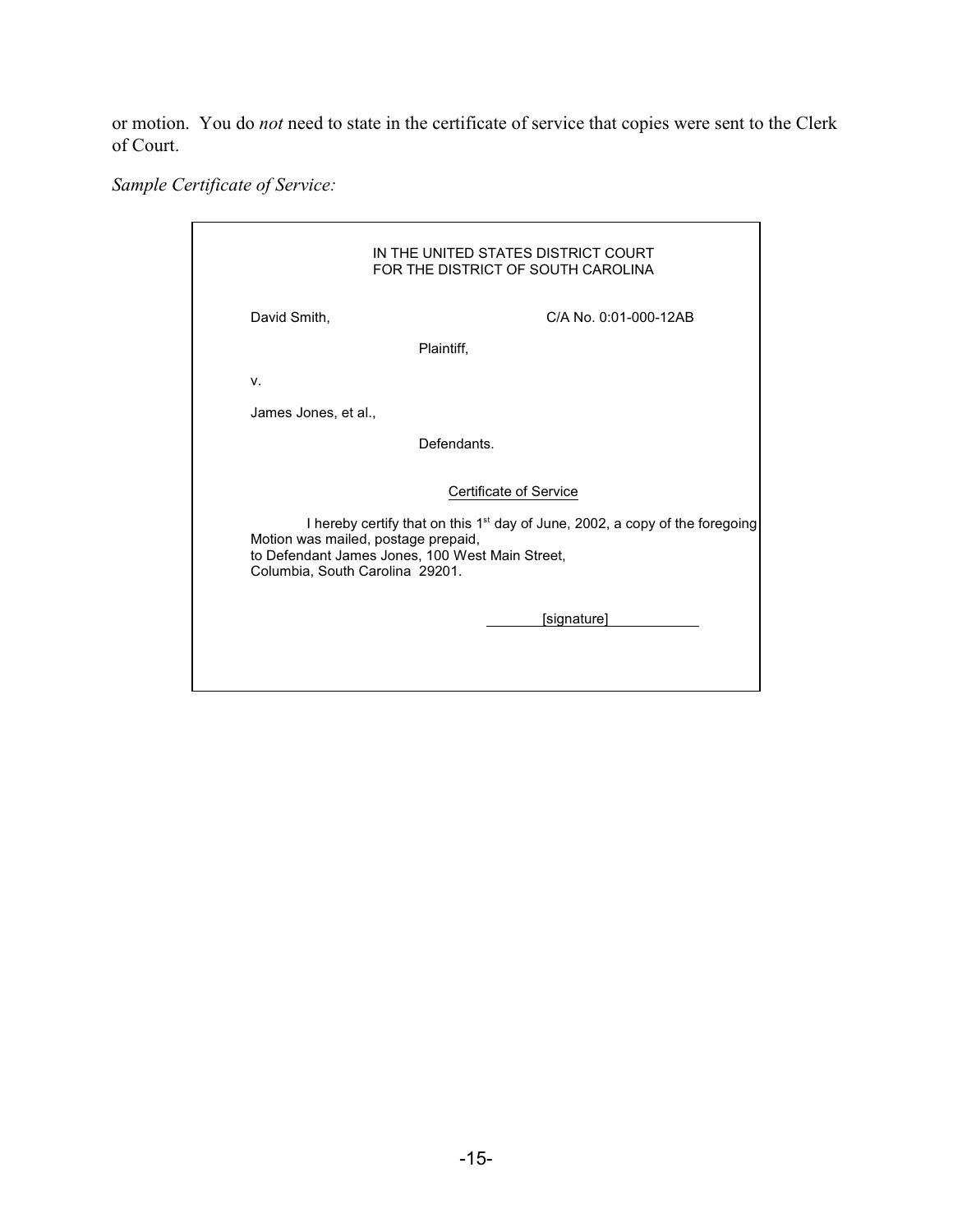#### <span id="page-17-0"></span>**Discovery**

Discovery is the process of obtaining information and evidence relevant to your case.<sup>19</sup> A scheduling order may contain a deadline for the completion of discovery. There are many different ways to obtain discovery. The most common are: interrogatories (written questions), requests for production of documents, and depositions.<sup>20</sup> Most discovery requests are directed to the parties in the case, although under certain circumstances, discovery can be obtained from non-parties. Conduct of discovery is governed by FRCP Rules 26-37 and Local Rules 26.01- 37.02.

When conducting discovery, be sure to make your requests promptly so that the party responding has sufficient time before the discovery deadline to answer or object. It is also important to respond to any discovery requests you receive by the deadline indicated unless the other party agrees, *in writing*, that you may have additional time. *See* Local Rules 29.01 and 37.01.

## **\*A party who does not respond to a discovery request may be subject to sanctions, which may include dismissal of your action if you are the plaintiff, or a judgment against you if you are the defendant.**

*Do not* send copies of discovery requests or responses to the court for filing or for information unless: (1) you are directed by the court to do so or (2) you are filing the discovery document in support of or in opposition to a motion. *See* Local Rules 5.01 and 7.04. Send a *copy* of the request to the party expected to respond and keep the original. Send the *original* of any responses you provide to the party requesting discovery and keep a copy for your records.

## Subpoenas<sup>21</sup>

THE CLERK OF COURT CANNOT GIVE *PRO SE* PARTIES BLANK SUBPOENAS. If you want the court to issue subpoenas, you must submit a motion explaining who you want to subpoena and why. Please file the motion at least two weeks before you will need the subpoenas. You will need to have the subpoena served in accordance with FRCP Rule 45. Expenses related to the subpoena, such as witness fees, mileage costs, and copying costs, are to be paid by the person requesting the subpoena. *See* FRCP Rule 45.

<sup>&</sup>lt;sup>19</sup> There are some types of cases (social security appeals, for example) in which discovery does not occur.

 $^{20}$  During a deposition, one party (if represented by a lawyer, through his/her/its lawyer) asks oral questions of the other party or of his/her/its witness. This testimony is given under oath and reduced to writing (a "transcript") in preparation for trial. The deposition is not taken in open court, but usually in a lawyer's office. The person who is deposed is called the "deponent."

 $A$  subpoena is a command to appear at a certain time and place to give testimony upon a certain matter. A subpoena *duces tecum* requires production of books, papers, and other things.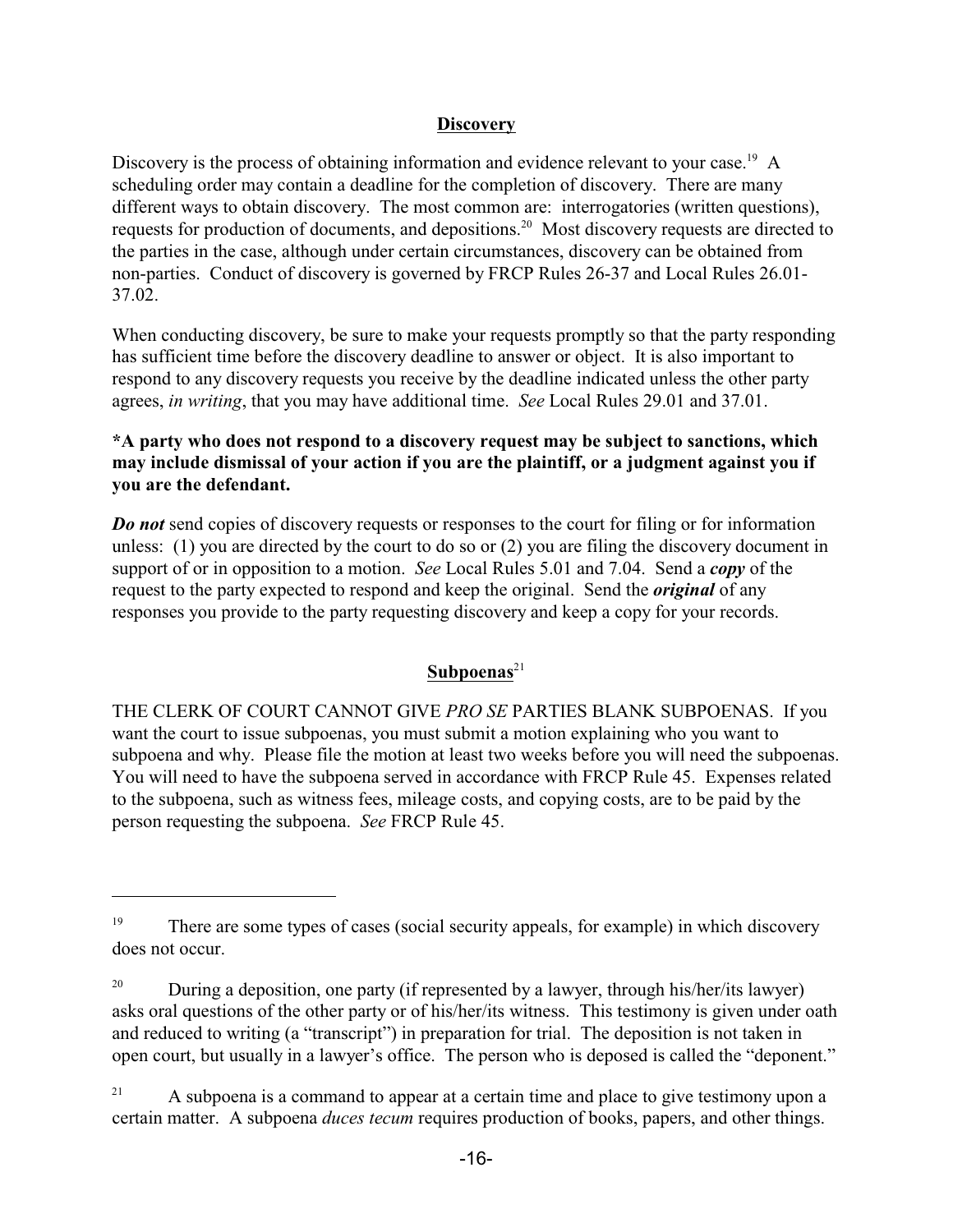#### <span id="page-18-0"></span>**IF YOU LOSE**

**BEFORE** filing a lawsuit, you should consider the possible consequences of losing. Under some circumstances, the winning party may ask the court to order you to pay his/her/its attorneys' fees. The winning party is also entitled to seek certain costs that it incurs during the lawsuit, such as witness fees, copying costs, and the costs of deposition transcripts. In some cases, these costs can easily add up to thousands of dollars. It is common for a winning party to seek its costs from the losing party.

#### <span id="page-18-1"></span>**Appeals**

You may appeal a final decision of this court to the United States Court of Appeals for the Fourth Circuit. *See* Federal Rule of *Appellate* Procedure 4 for applicable time limits. Effective December 1, 2003, the filing fee for an appeal is \$505.00. If you cannot afford to pay the fee, you may file a motion for leave to proceed *in forma pauperis* on appeal. To file an appeal, you must file a notice of appeal with the clerk of *this* court. You must also submit to this court either the filing fee or a motion for leave to proceed IFP. A form notice of appeal is available from the clerk, but a sample is set forth below.

*Sample Notice of Appeal:*

|                                                                                                                                                                                                                                                 | IN THE UNITED STATES DISTRICT COURT<br>FOR THE DISTRICT OF SOUTH CAROLINA            |  |  |
|-------------------------------------------------------------------------------------------------------------------------------------------------------------------------------------------------------------------------------------------------|--------------------------------------------------------------------------------------|--|--|
| David Smith,                                                                                                                                                                                                                                    | C/A No. 0:01-000-12AB                                                                |  |  |
|                                                                                                                                                                                                                                                 | Plaintiff,                                                                           |  |  |
| V.                                                                                                                                                                                                                                              |                                                                                      |  |  |
| James Jones, et al.,                                                                                                                                                                                                                            |                                                                                      |  |  |
|                                                                                                                                                                                                                                                 | Defendants.                                                                          |  |  |
|                                                                                                                                                                                                                                                 |                                                                                      |  |  |
| Notice of Appeal                                                                                                                                                                                                                                |                                                                                      |  |  |
| Notice is hereby given that the plaintiff in the above-captioned case hereby<br>appeals to the United States Court of Appeals for the Fourth Circuit from the<br>Judgment entered in this action of the 15 <sup>th</sup> day of December, 2002. |                                                                                      |  |  |
|                                                                                                                                                                                                                                                 | [signature]<br>David Smith<br>123 Lolly Lane<br>Columbia, SC 29203<br>(803) 555-6789 |  |  |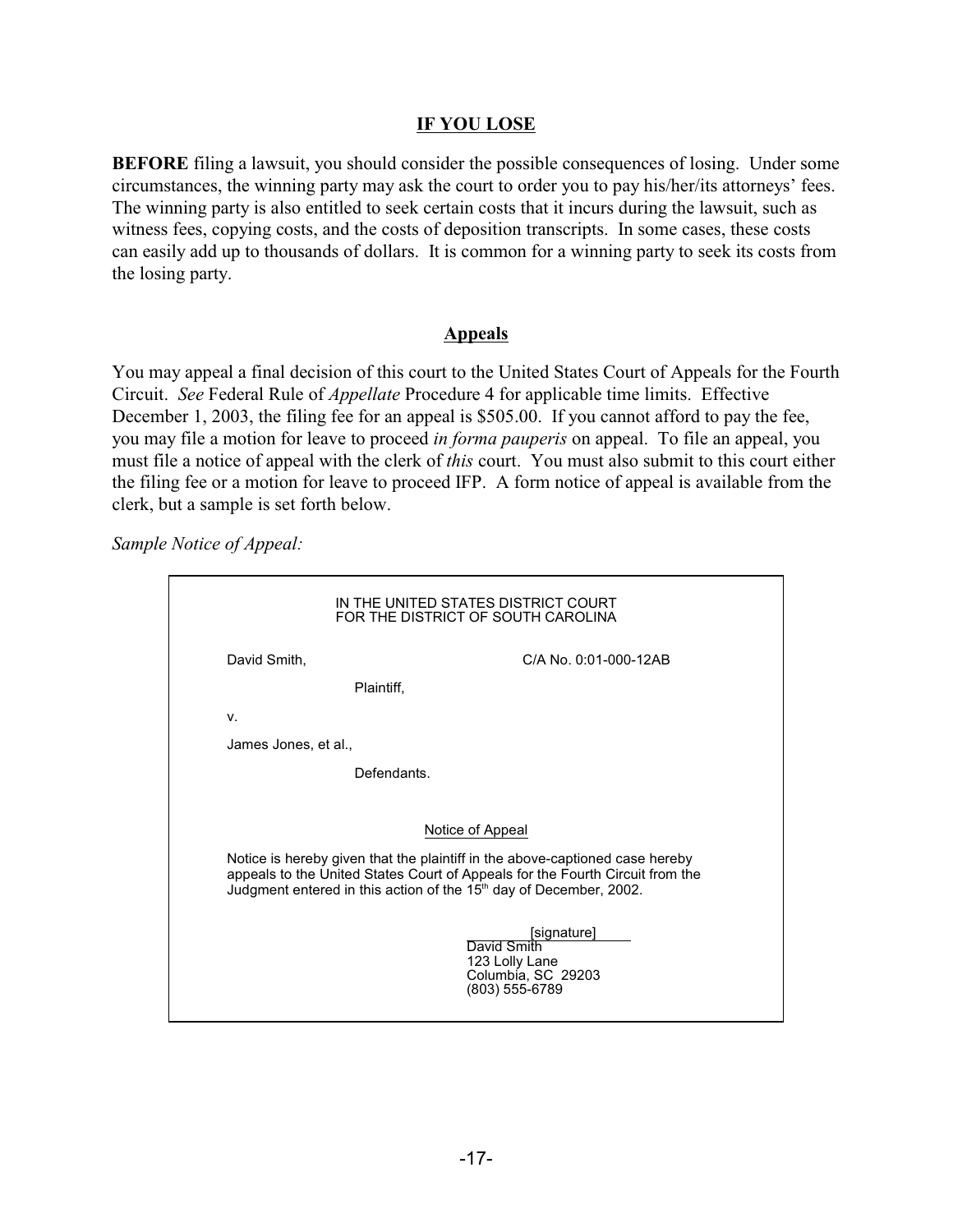# GLOSSARY

## **Affidavit**

A sworn statement.

#### **Answer**

The response to the **complaint**.

## **Caption**

Appears on the top of the first page of any document submitted to the court. On the **complaint**, includes the name of the court, the names of all the **parties**, and a space for the case number. For documents other than the complaint, a shortened version can be used that includes the name of the first **plaintiff**, the name of the first **defendant**, and the case number.

## **Civil case**

A case that is not criminal.

## **Cause of action**

The set of facts upon which the **party** relies to ask the court for "relief." *See also* **claim**.

#### **Certificate of service**

Statement filed with the court showing when you mailed copies of a document and to whom the copies were sent. The certificate of service appears at the end of the **pleading** or **motion**.

#### **Claim**

The set of facts upon which the **party** relies to ask the court for **relief**. *See also* **cause of action.**

## **Competent**

As to a **party**, when he/she is of legal age and without mental disability or incapacity.

## **Defendant**

The party whose actions are being complained about in the **complaint** by the **plaintiff**.

## **Deponent**

The person who is **deposed**. *See* **deposition** below.

#### **Deposition**

Where one party (if represented by a lawyer, through his/her/its lawyer) asks oral questions of the other party or of his/her/its witness. This testimony is given under oath and reduced to writing in preparation for trial. The deposition is not taken in open court, but usually in a lawyer's office.

#### **Discovery**

The process of obtaining facts and information about the case from the other **party** in order to prepare for trial.

#### **Effect**

As to **service***,* providing the **party(ies)** to the case with copies of documents.

## **Entity**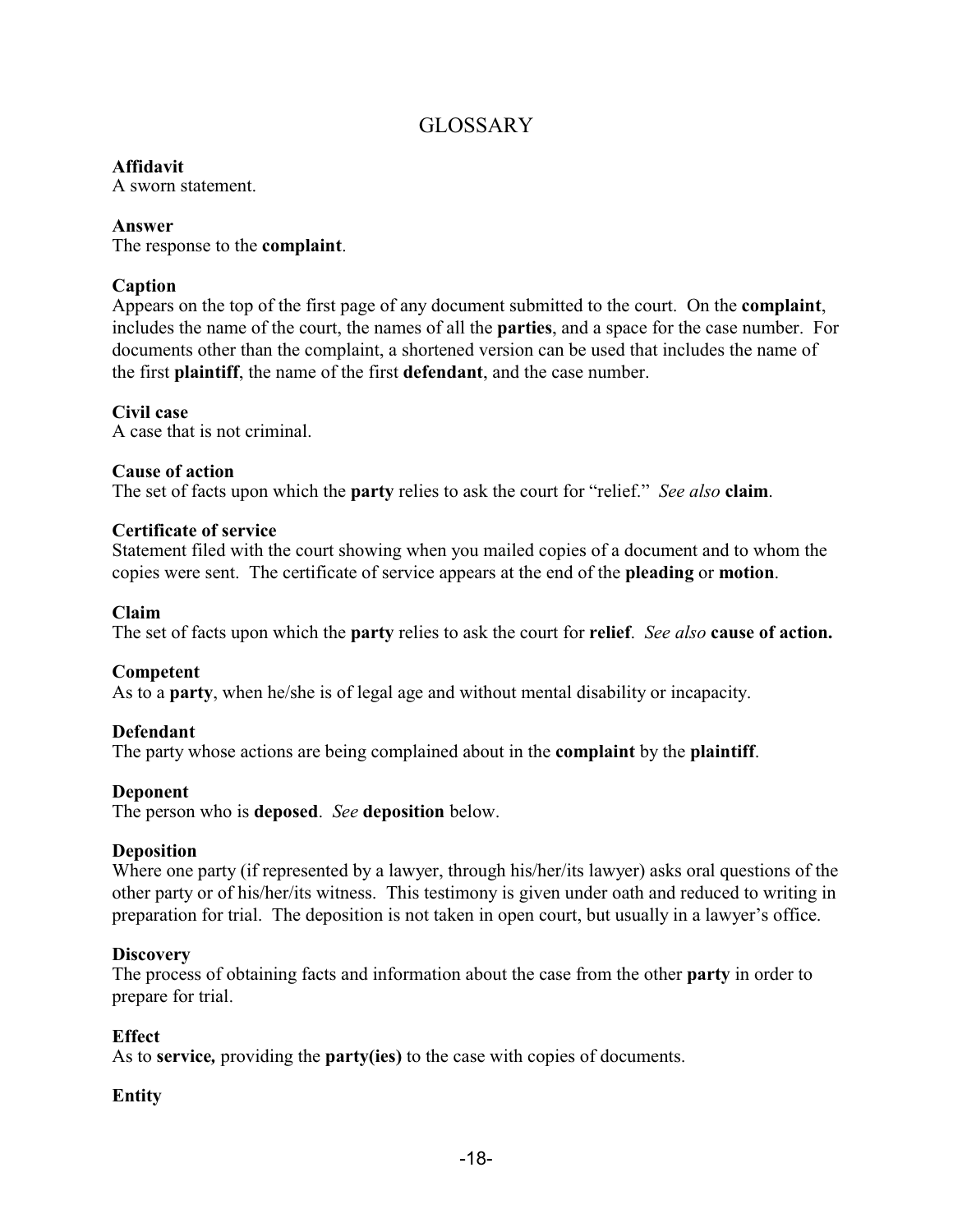This legal term refers to any thing other than a natural person -- that is, an organization (such as a company, club, partnership, governmental agency).

*Et al.*

"and others"

# **File**

Describes the process necessary to begin the case in the court. Also refers to the process of submitting a document to the court.

# **Frivolous**

As to a lawsuit, lacking a factual and/or a legal basis.

# *In forma pauperis*

literally, "in the character or manner of a pauper." Describes the permission given to a person to proceed without prepaying the costs or fees of the court.

# **Infant**

A person who is a legal minor.

# **Interrogatories**

Written questions directed towards a **party**, usually as part of **discovery**.

# **Mediation**

An informal and confidential process in which a neutral third party (mediator) facilitates settlement discussions between the parties. Any settlement is voluntary, and the parties lose none of their rights to trial by judge or jury in the absence of voluntary settlement. The mediator has no authority to make a decision or impose a settlement.

# **Motion**

An application made to the judge, generally to obtain a ruling or an order directing something to be done.

# **Party**

Someone who is participating in the lawsuit, usually either the **plaintiff** or the **defendant**.

# **Plaintiff**

The person filing the **complaint**.

## **Pleadings**

Documents that consist of the **complaint**, **answer**; **reply**; answer to a cross-claim; **third-party** complaint; and third-party answer. *See* FRCP Rule 7(a). The pleadings set forth the parties' formal allegations of their respective claims and defenses.

## *Pro se*

"For one's own behalf;" a person who does not retain a lawyer and appears for him/herself in court.

## **Process servers**

Individuals who **serve** legal papers for a fee.